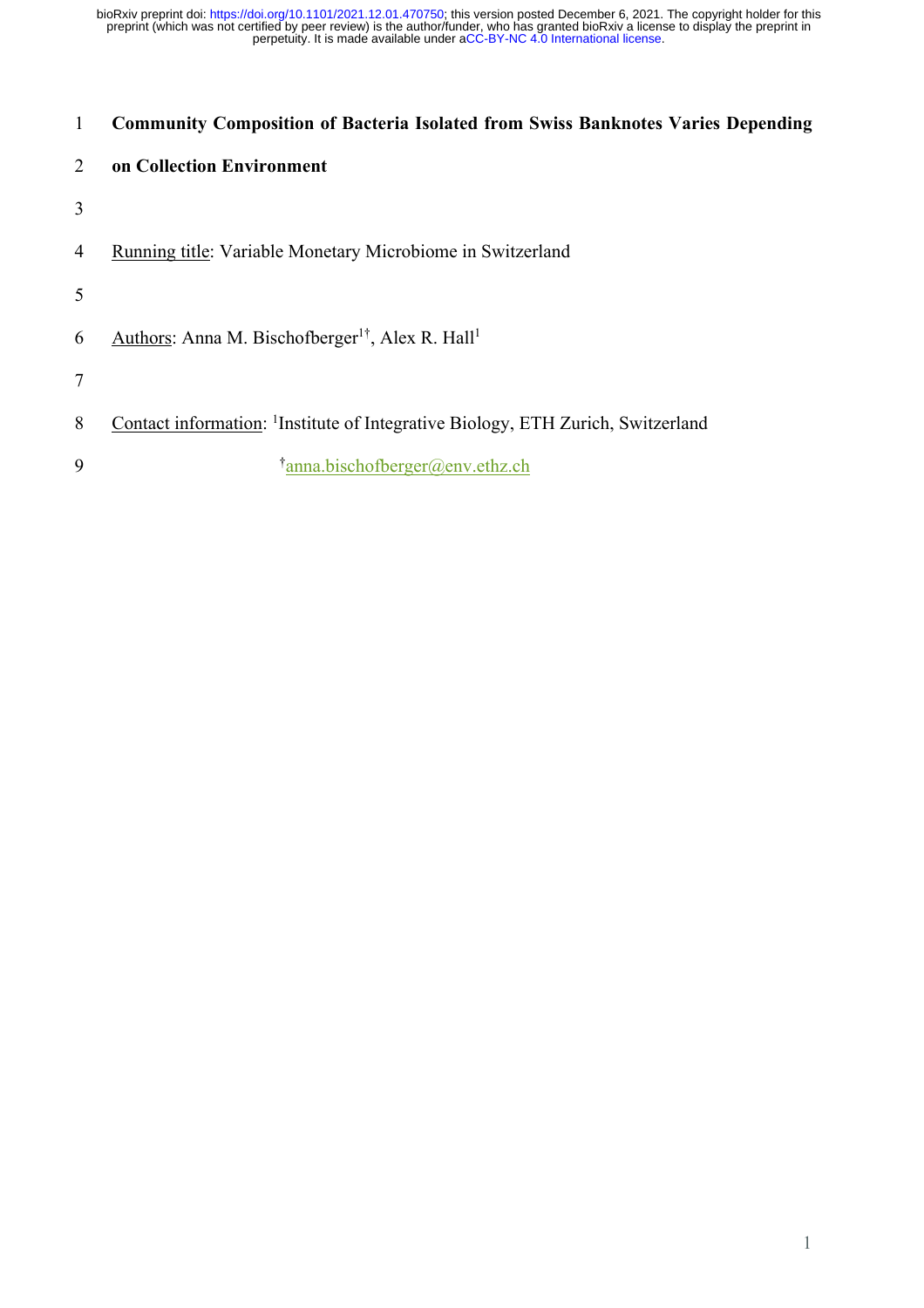### Abstract:

 Humans interact constantly with surfaces and associated microbial communities in the environment. The factors shaping the composition of these communities are poorly understood: some proposed explanations emphasize the influence of local habitat conditions (niche-based explanations), while others point to geographic structure and the distance among sampled locations (dispersal-based explanations). However, the relative roles of these different drivers 16 for microbial community assembly on human-associated surfaces are not clear. Here, we used a combination of sampling, sequencing (16S rRNA) and culturing to show that the composition of banknote-associated bacterial communities varies depending on the local collection environment. Using banknotes collected from various locations and types of shops across Switzerland, we found taxonomic diversity dominated by families such as *Pseudomonadaceae*, *Staphylococcaceae* and *Streptococcaceae*, but with banknote samples from particular types of shops (especially butcher shops) having distinct community structure. By contrast, we found no evidence of geographic structure: similarity of community composition did not decrease with increasing distance among sampled locations. These results show that microbial communities associated with banknotes, one of the most commonly encountered and exchanged human-associated surfaces, can reflect the local environmental conditions (in this case, the type of shop), and the signal for this type of variation was stronger than that for geographic structure among the locations sampled here.

Keywords:

microbiome, banknote, community assembly, 16S rRNA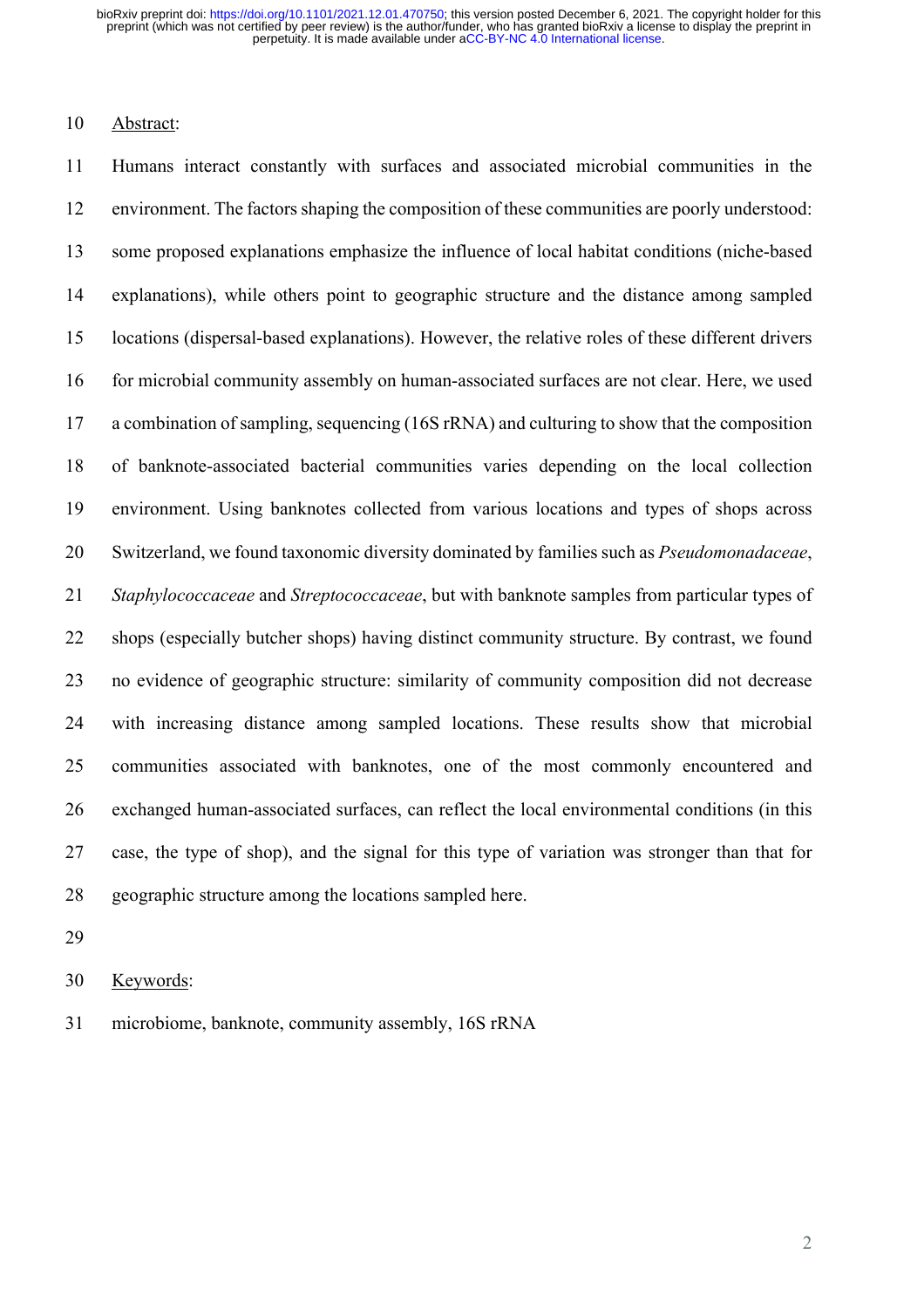### **Introduction**

 Humans encounter microbial communities constantly and we now know that they contribute, among other things, to food and drink quality (Wareing, 2016; Reese *et al.*, 2020), soil fertility (Fierer, 2017) and human health (Libertucci and Young, 2019). Understanding variation of microbial community structure (relative abundances of different taxa) is therefore an important challenge. As for other organisms and in the wider field of community ecology, the contributions of different drivers of microbisl community assembly remain unclear (Chesson, 2000; Ebach, 2015). Selection imposed by local habitat conditions and biotic interactions (niche-based explanations invoking deterministic factors) (Macarthur and Levins, 1967; Diamond, 1975) is expected to result in communities matched to their local environments. Other possible driversinclude more stochastic processes, ecological drift or dispersal limitation (Hubbell, 2011), which may result in geographic structuring of communities independent from the effects of local habitat conditions. There is evidence from microbes and other taxa supporting both types of explanation (Webb; Finlay, 2002; Fargione *et al.*, 2003; Whitaker *et al.*, 2003a; Horner-Devine *et al.*, 2004; Zhou *et al.*, 2013), and it is increasingly recognised that multiple drivers are in play (Chase, 2003; Chase and Myers, 2011; HilleRisLambers *et al.*, 2012). However, we still lack a clear picture of their relative roles (Chase, 2010; Hanson *et al.*, 2012; Stegen *et al.*, 2015; Zhou and Ning, 2017). This problem is especially acute for microbial communities on surfaces that humans interact with in daily life. For example, a recent global study of microbial communities on metro and transit systems identified city-specific community composition linked to local conditions, albeit with a shared core microbiota across locations (Danko *et al.* 2021). However, it is not yet clear whether such biogeographical structuring is also evident on other human-associated surfaces, or how strongly such microbiomes reflect local habitat conditions (selection) as opposed to other predictors such as geographic distance among sites.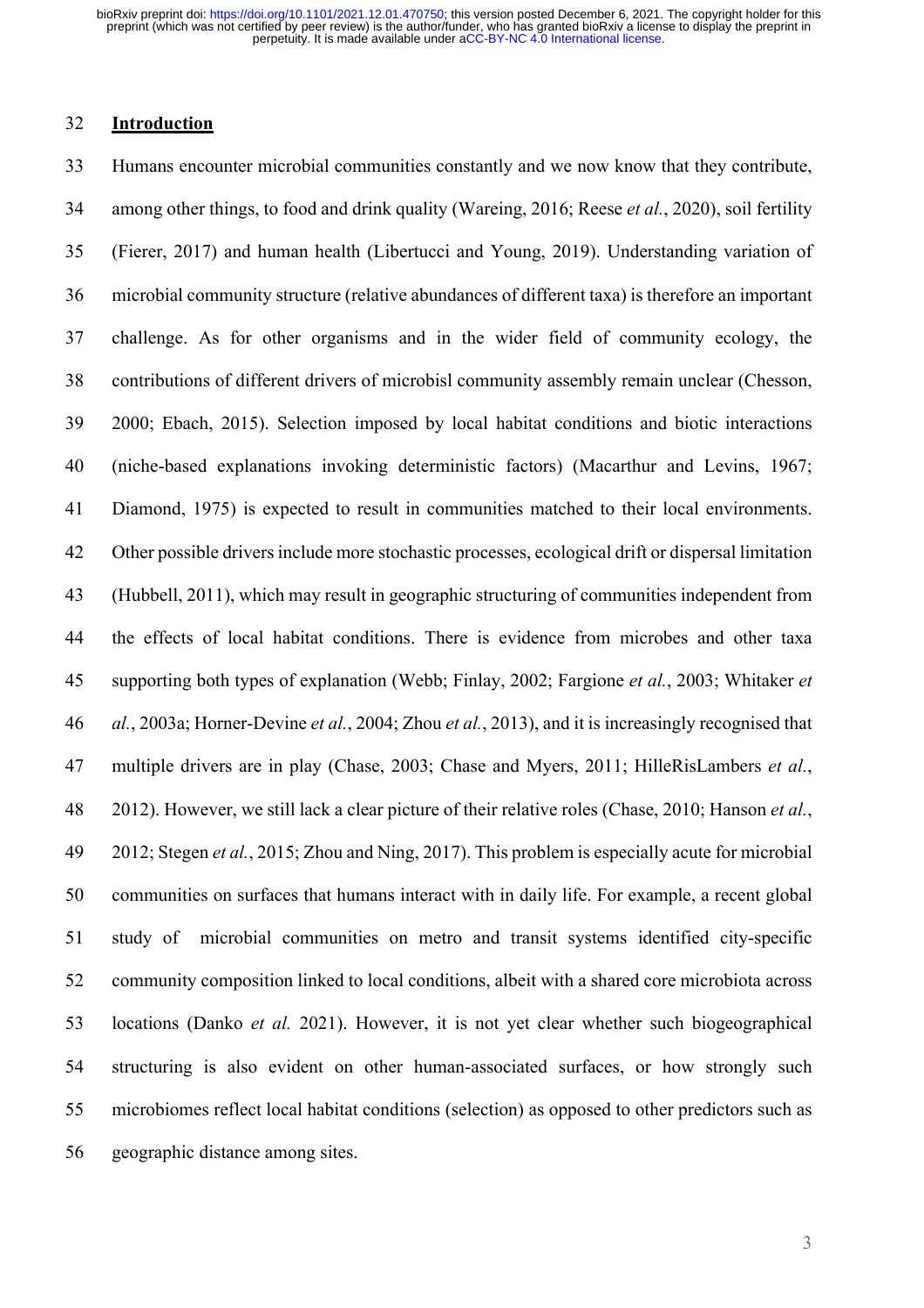One of the most important human-associated surfaces is cash money: few everyday objects are as frequently, widely and actively exchanged among humans as banknotes. Paper-based money has been in use for hundreds of years and is now commonplace around the world. Despite the advent of credit cards and other cashless payment instruments, banknotes and coins are still the most common payment option for purchases at the physical point of sale and for person-to-person payments in the EU and Switzerland (Gehring *et al.*; Central Bank, 2020). The rough surface of most banknotes lends itself well to the attachment of microorganisms 64 (Jalali *et al.*, 2015; Vriesekoop *et al.*, 2016), something first investigated in the late 19<sup>th</sup> century (Schaarschmidt, 1884). Since then, tools such as metagenomic sequencing have enabled more detailed description of microorganisms on money, including characterization of communities on dollar bills in New York City (Maritz *et al.*, 2017), identification of pathogens and antibiotic resistance genes on Rupees in New Delhi (Jalali *et al.*, 2015), and monitoring survival of influenza viruses on banknotes (Thomas *et al.*, 2008). However, to our knowledge it remains poorly understood whether banknotes collected in different places harbour microbial communities that reflect their local environment, which would indicate a role for selection (Hanson *et al.*, 2012; Zhou and Ning, 2017), and/or show biogeographic structuring (e.g., increasing dissimilarity with geographic distance).

 Here, we aimed to quantify variation of the bacterial microbiome associated with banknotes originating from different locations across a country, and to test whether this variation can be explained by geographic distances among locations, or other characteristics of the local sampling environments. We did this by collecting banknotes from each of ten locations in Switzerland (Fig. 1A), visiting five different types of shops in each location. We hypothesized community composition would vary among banknotes collected from different types of shops (if there is an effect of local habitat selection on the monetary microbiome), and/or that banknotes collected from more distant locations would harbour more dissimilar communities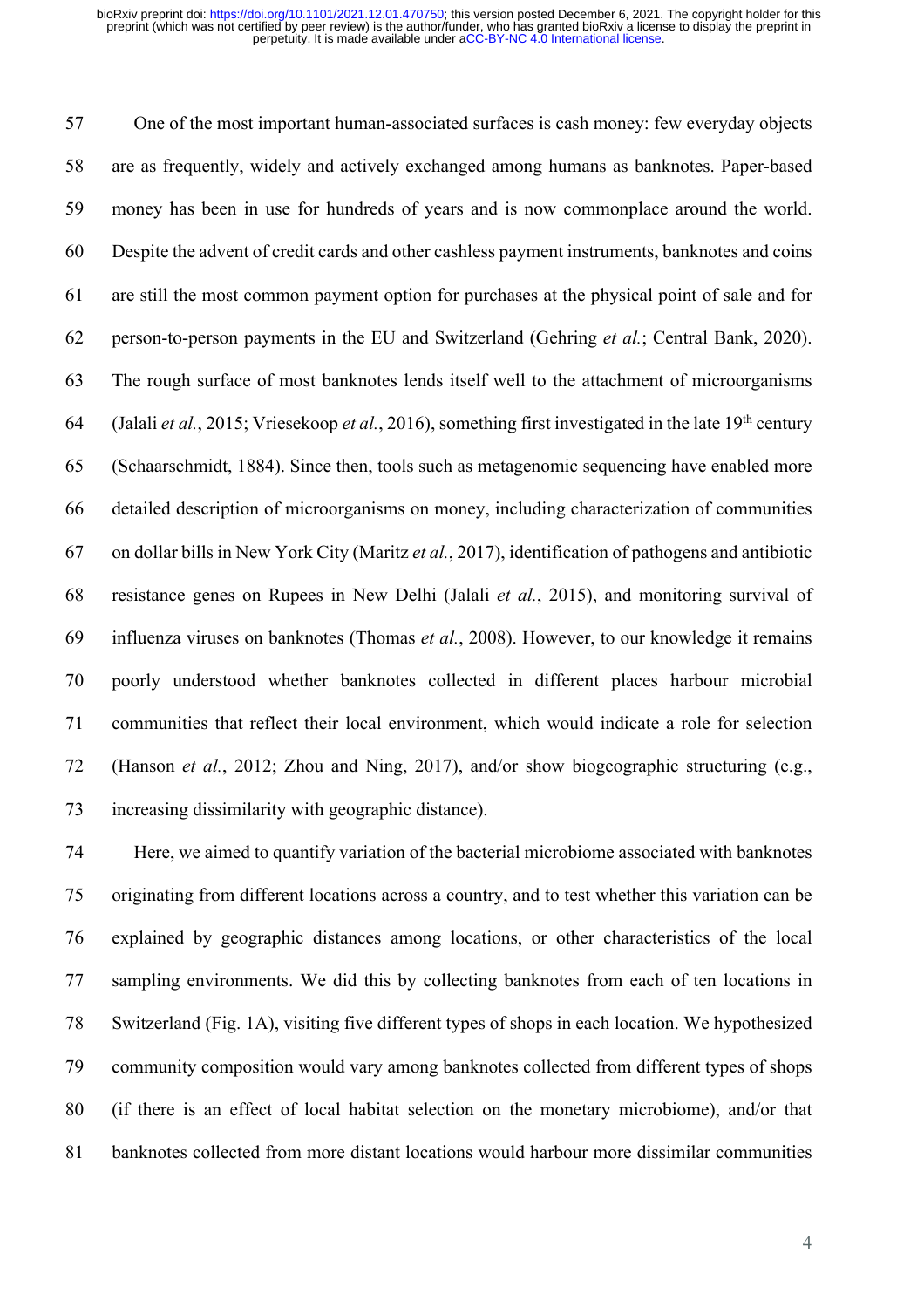(if there is biogeographic structuring in general). We studied the samples isolated from the 50 banknotes by (1) 16S rRNA sequencing to determine community composition, including viable and non-viable, culturable and non-culturable bacteria, and (2) plating on chromogenic agar to detect viable, culturable bacteria. Our results show that the composition of bacterial communities isolated from banknotes – determined by both sequencing and by plating – varies depending on the local environment (shop type) in which banknotes are collected. By contrast, we find no evidence for geographic structuring of bacterial community composition across banknotes sampled in Switzerland.

# **Materials and Methods**

## **Sample Collection**

 We collected banknotes from ten locations in Switzerland. In choosing locations, we adhered to several criteria: (1) countrywide distribution of sampled locations (Fig. 1A; (2) fewer than 10'000 inhabitants per location (because we expected any signal for geographic structuring would be stronger among smaller towns); (3) all of the targeted shop types (bakery, butcher, florist, kiosk/newsagent, and pharmacy) present at each location; (4) no significant commuter traffic between locations (according to *Erwerbstätige nach Wohn- und Arbeitsgemeinde, 2014 und 2018* by the Federal Office of Statistics; again we expected geographic structuring of microbial communities would be stronger among less connected towns). The chosen locations were (Fig. 1A): Biasca (BIA), Brienz BE (BRI), Frick (FRI), Klosters-Serneus (KLO), Langnau am Albis (LAN), Orbe (ORB), Porrentruy (POR), Rorschach (ROR), Stein am Rhein (STE), Visp (VIS). We chose the five shop types in an attempt to represent different environments, products and clientele. More details on locations and shops can be found in supplementary files SuppFile\_01 and SuppFile\_02, respectivley.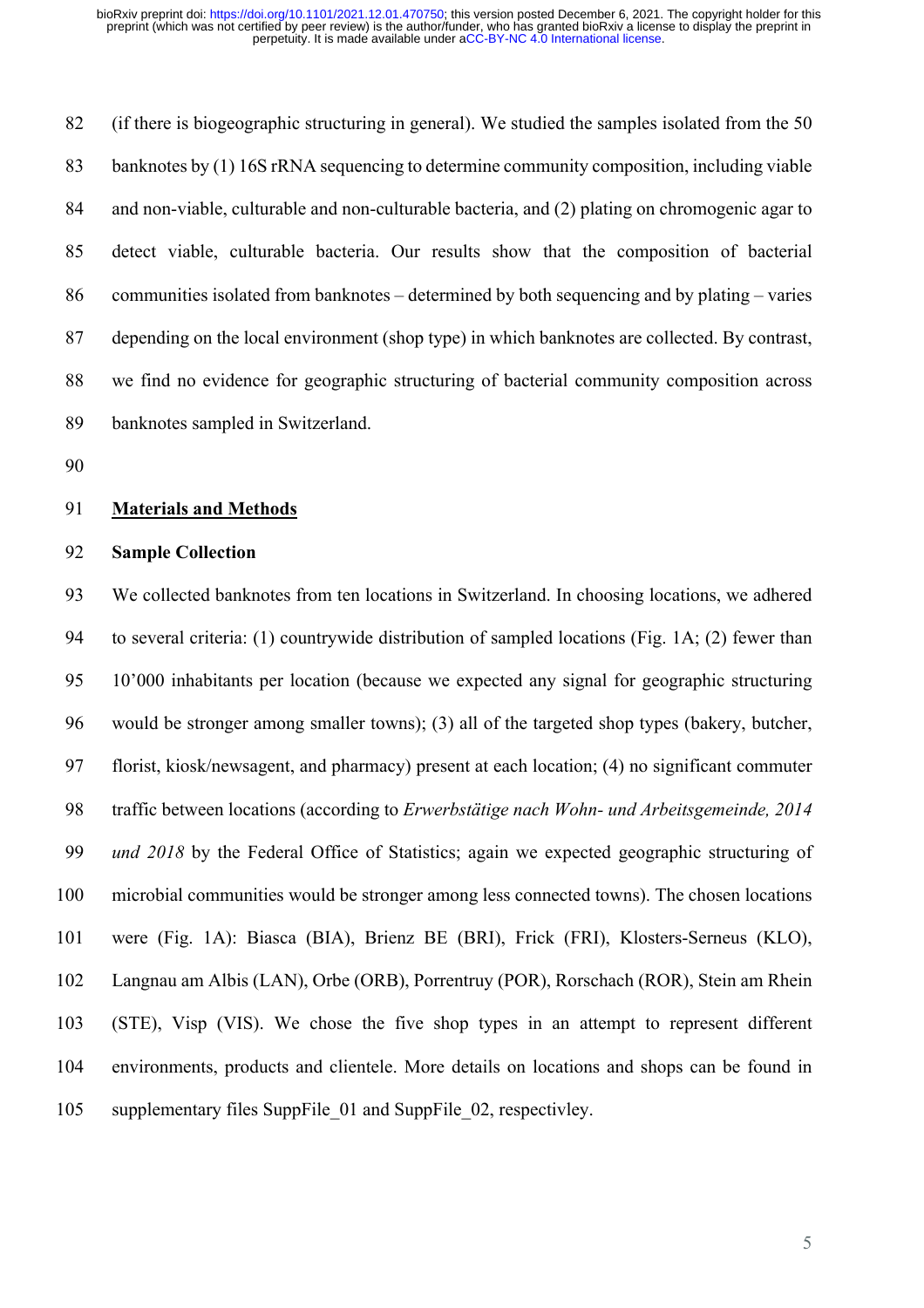On arrival in a location, we collected the banknotes from the different shops as follows: donning sterile gloves before entering the shop; choosing an item for less than CHF 10; paying the item with a CHF 20 banknote; folding the CHF 10 banknote received as change in half twice and collecting it in a sterile Nasco Whirl-Pak® sample bag (product nr. 11701973; Fisher Scientific AG, Reinach, Switzerland); storing the sample bag in a paper envelope. Once we had the five banknotes of a given location, we transported the banknotes back to the laboratory and did the initial processing as described below. All samples were collected by the same 113 person between March  $12<sup>th</sup>$  and March  $26<sup>th</sup>$ , 2021. Samples from different locations were collected on different days. One sample (butcher-BIA) was classified as "butcher" even though it came from a supermarket with a served meat counter (both butchers in Biasca (BIA) were closed on collection day); this is discussed further below. We contacted all shop owners via email to inform them about our project and gave them the option to have the banknote collected in their shop removed from the study. No shop owner vetoed inclusion of the banknote collected in their shop in the study.

#### **Initial Sample Processing and Plating**

 We performed initial processing for all banknotes on the day of collection as follows: after removing the banknote from the sample bag and placing it on a sterile surface, we swabbed the front of the banknote (not exposed to the bag surface) along the width from top to bottom (Maritz *et al.*, 2017), using a sterile cotton swab (product nr. 80.628; Sarstedt, Nürnberg, Germany) moistened with phosphate-buffered saline (PBS; product nr. P4417-100TAB; Sigma-Aldrich, Merck KgaA, Germany). Turning the banknote 90 degrees, we repeated the procedure. With the same swab, we swabbed the back of the banknote according to the same protocol. We cut the tip of the swab with sterile cissors and placed it in an 2mL Eppendorf tube filled with 950µL PBS. We repeated the procedure with the other four banknotes, sterilizing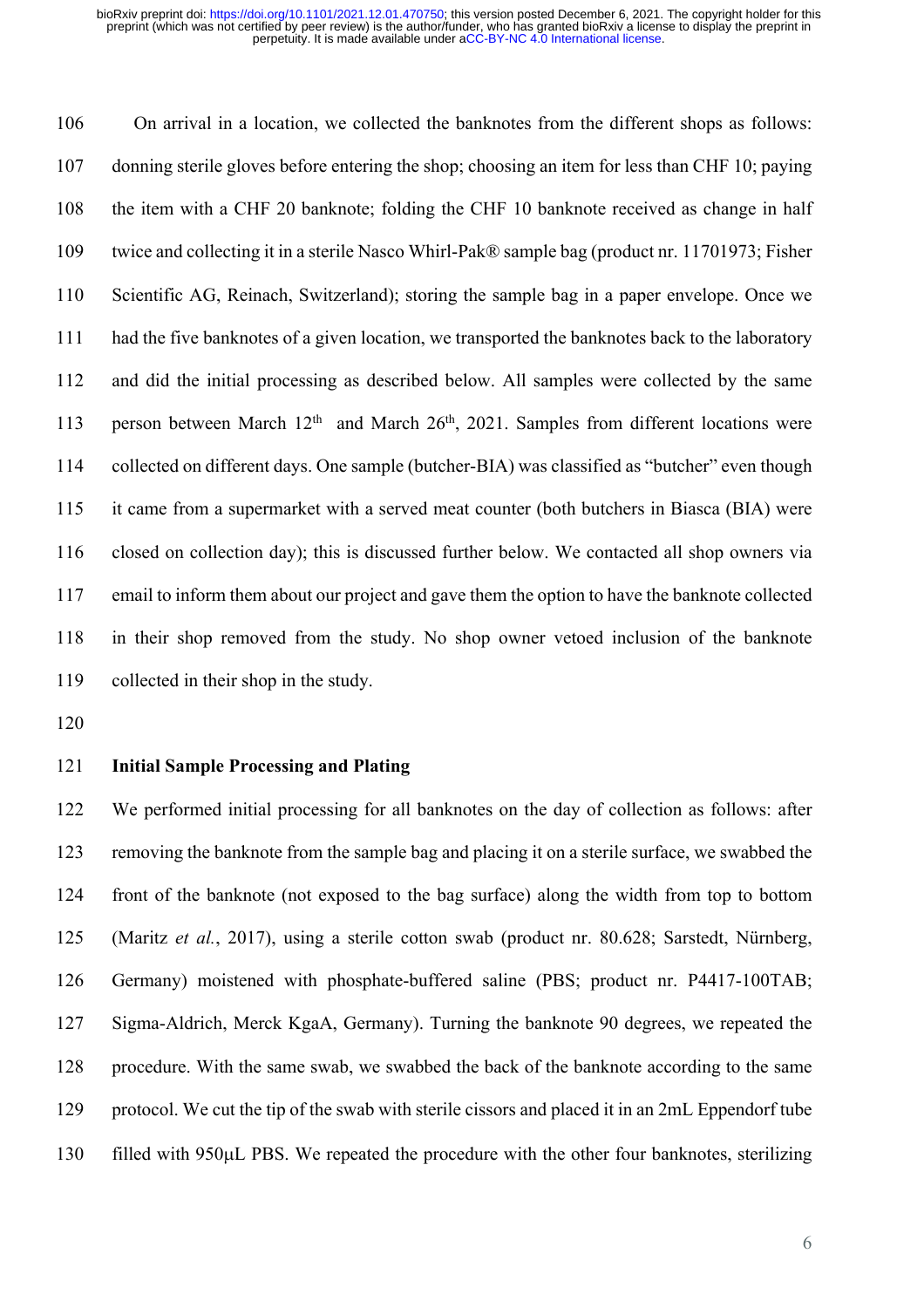the surface between samples. As a negative control, we swabbed the interior of a sample bag and followed the protocol just described. We vortexed all Eppendorf tubes for 5min at the highest amplitude and removed the swab tips with sterile tweezers, squeezing out the remaining liquid.

 To screen for viable and culturable cells, we plated a 50µL aliquot of each sample on a 136 separate Chromatic<sup>TM</sup> MH agar plate (product nr. LF-611618; Apteg AG, Cham, Switzerland). 137 Chromatic<sup>TM</sup> MH agar is a chromogenic agar that allows for the identification of bacteria from environmental and clinical isolates by differential colouring of colonies from different species. We incubated plates at 37°C for 24h and stored the remaining samples at -20°C until further processing as described below. Note that plating on chromogenic agar provides a relatively coarse-grained identification and only for certain taxa, but we employed it here only to test (1) for the presence of viable and culturable (i.e., colony-forming) cells and (2) whether the putative species identities of resulting colonies were consistent with taxa identified by sequence analysis. More details on colony morphology and colour can be found in supplementary file 145 SuppFile 03.

#### **Genetic Analysis and Bioinformatics**

 We used the DNeasy® PowerLyzer® PowerSoil® Kit (product nr. 12855-100; Qiagen, Hilden, Germany) to extract bacterial DNA from thawed samples, according to the manufacturer's protocol with slight adaptations. In brief: For each sample, we added 700µL to a PowerBead tube (positive control: 700µL PBS plus *Escherichia coli* colony from agar plate; negative control: from empty sample bag, see above) and centrifuged all PowerBead tubes at 13'000rpm for 10min at 4°C. Discarding the supernatant, we dissolved the cell pellet by adding 750µL PowerBead solution and 60µL Solution C1, and inverting the tubes 10 times. After incubating the tubes at 65°C for 10min followed by incubation at 95°C for 10min, we performed bead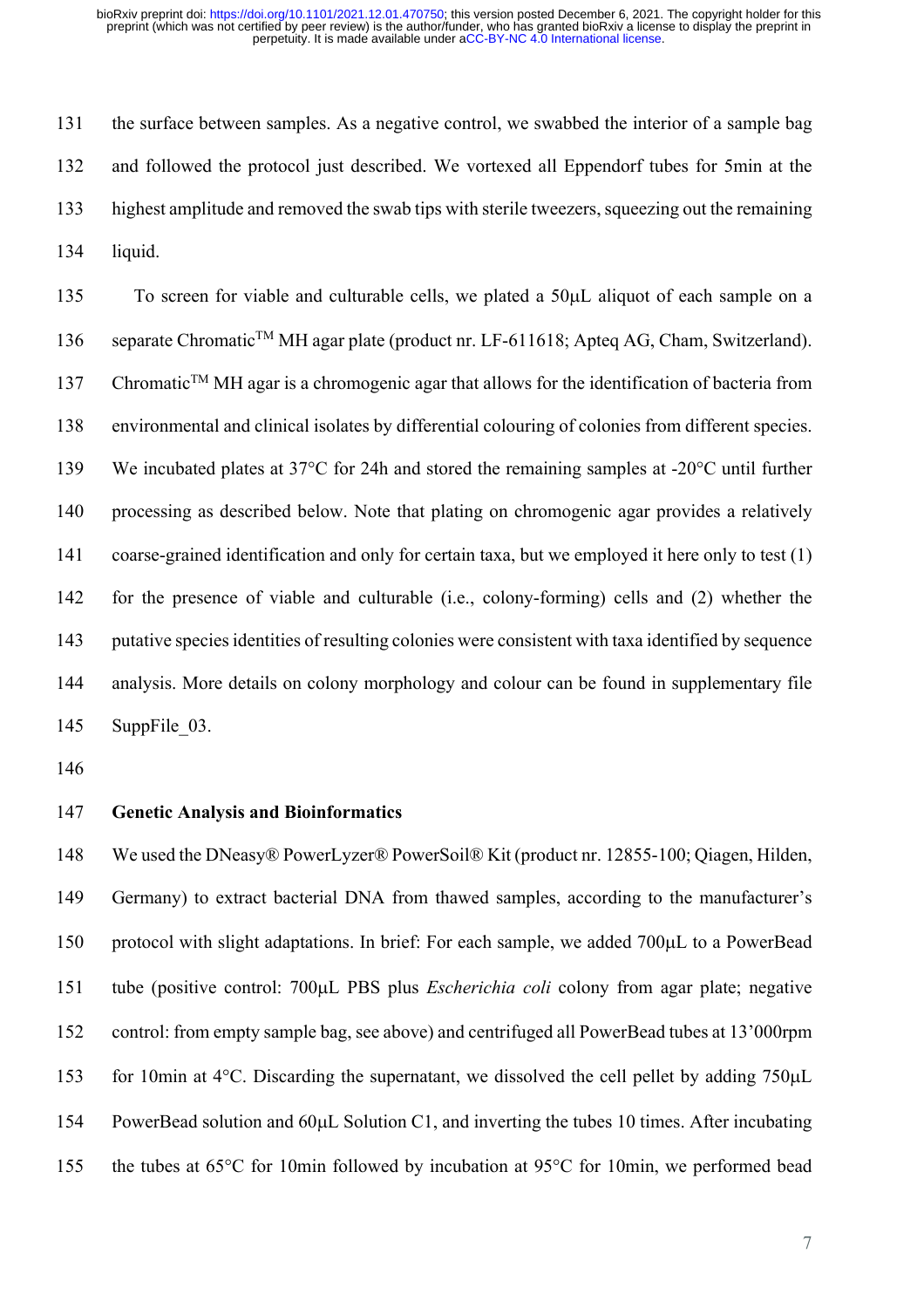beating with a Bead Ruptor 24 (Omni International, Inc, Kennesaw (Georgia), United States of America (USA)) with the following settings: cycle nr = 2, strength = 5.5, time = 45s, interval  $158 = 0$ . After transferring the supernatant to clean 2mL collection tubes, we added  $250 \mu$ L Solution C2, vortexed the tubes for 5s at the highest amplitude and incubated them at 4°C for 5min. 160 After centrifugation at 13'000rpm for 1min at 4°C, we transferred 600 $\mu$ L supernatant into clean 2mL collection tubes and added 200µL Solution C3. We vortexed tubes briefly at the highest amplitude and incubated them at 4°C for 5min, followed by centrifugation at 13'000 rpm for 1min at 4°C. Avoiding the pellet, we transferred 750µL supernatant into clean 2mL collection tubes, added 1200µL well-mixed Solution C4 and vortexed tubes for 5s at the highest amplitude. We loaded 675µL sample onto MB spin Columns, centrifuged them at 13'000rpm 166 for 1min at  $4^{\circ}$ C and discarded the flow-through. We repeated this until the entire sample was processed. After adding 500µL Solution C5, we centrifuged samples at 13'000rpm for 1min at 4°C and discarded the flow-through, followed by centrifugation at 13'000rpm at 4°C for 30s. We placed the MB Spin Columns into clean 2mL collection tubes and added 70µL Solution C6 to the centre of the filter membrane. Following incubation at 65°C for 5min and centrifugation at 13'000rpm at 4°C for 1min, we discarded the MB Spin Columns and stored 172 samples at -20°C. The 50 samples were processed in three batches (consisting of randomly selected samples) on different days, with a positive and negative control for each batch. After sequencing, we did not detect an effect of extraction batch on either read counts per sample (ANOVA: *F*2,47 = 2.521, *p* = 0.091) or community composition (PERMANOVA: *F*2,41 = 1.711,  $p > 0.1$ ).

177 We quantified the obtained DNA using the Quant-i $T^{TM}$  dsDNA BR Assay Kit (product nr. 178 Q33130; Thermo Fisher Scientific, Waltham, USA) in the Spark® 10M multimode microplate reader (Tecan Group Ltd, Männedorf, Switzerland). We sequenced at the Genetic Diversity Centre, Zurich, Switzerland, using the MiSeq Reagent kit v3 (600 cycle PE) (Illumina, San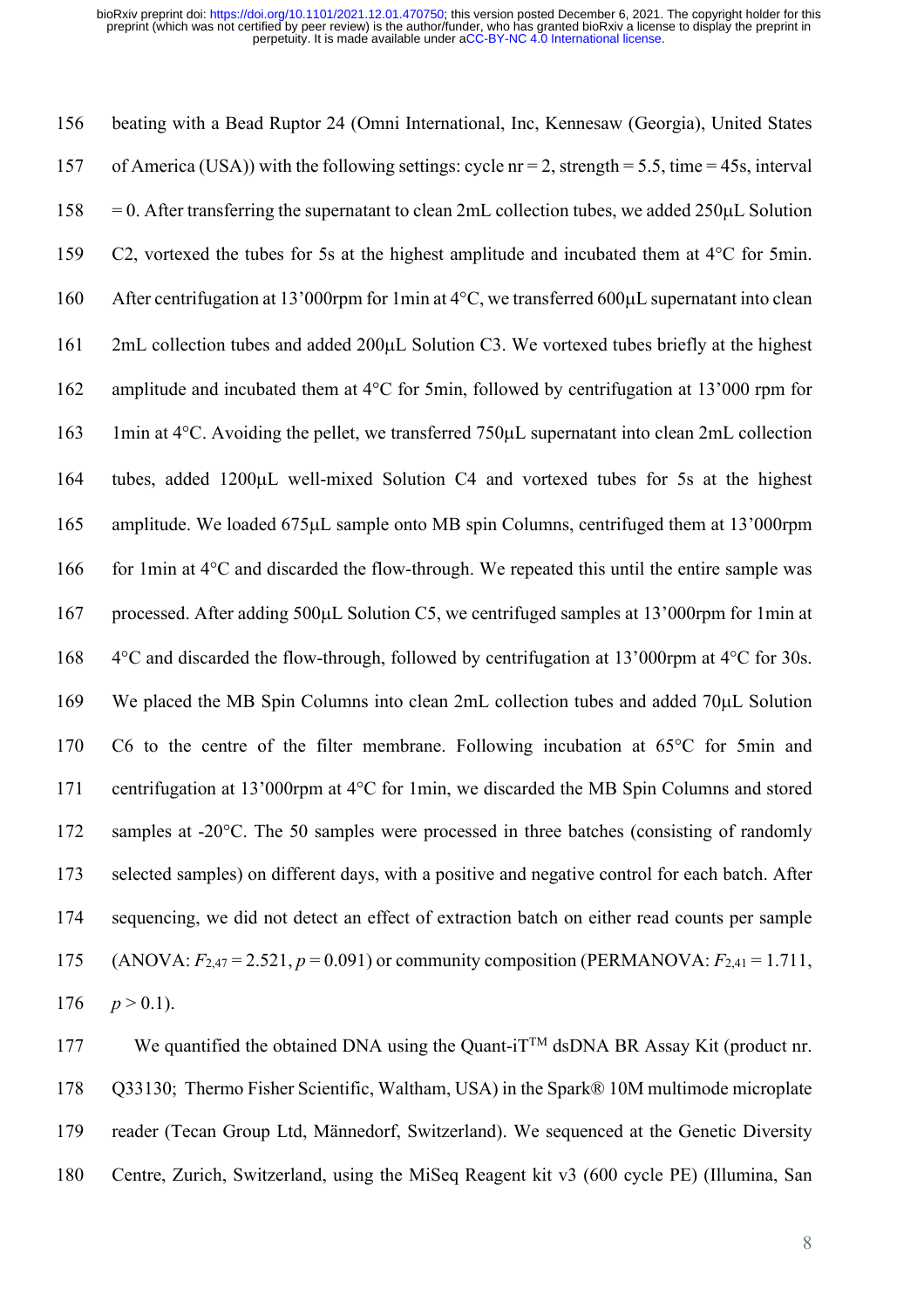Diego, USA) after library preparation with the Nextera XT 96 Index kit v2, Set D (Illumina, San Diego, USA). The sequences of the four sets of primers used during library preparation (limited cycle PCR) are listed in supplementary table 1.

 If not noted otherwise, raw sequence data were processed with USEARCH (v11.0.667\_i86linux64; Edgar (2010)). After end trimming reads (if needed) and merging them into amplicons (commands: *filter\_phix*, *filter\_lowc* (threshold 25), *fastx\_truncate* (trim R1/R2: 25/50), *fastx\_syncpairs*, *fastq\_mergepairs* (min. overlap: 30; min. identity: 60%; min. merged length: 100; min. merged quality: 8)), we trimmed reads for primers (command: *search\_pcr* (amplicon size range 100-600; number of mismatches: 2; coverage: full-length (no end gaps)). We used PRINSEQ-lite 0.20.4 to check quality and size filter (parameters: size range: 150- 550; GC range: 30-70; min. Q mean: 20; number of Ns: 1; low complexity: dust / 30). We clustered operational taxonomic units (OTUs) at 97% using the UPARSE-OTU algorithm (number of OTUs: 2378), and used UNOISE3 algorithm to perform denoising (error- correction) of amplicon sequence variants (zero-radius OTUs, number of ZOTUs: 4464), and to cluster ZOTUs at different identity levels (number of ZOTUs 99%: 3148; number of ZOTUs 98%: 2513; number of ZOTUs 97%: 2039). OTU annotation was carried out using SINTAX (reference: SILVA\_128\_16S\_utax\_work.fa; tax filter: 0.75).

 After removing positive and negative controls and mitochondrial and chloroplast sequences, and before filtering, denoised sequencing data (ZOTUs) consisted of 50 samples with 14'900'848 raw reads in total, ranging from four to 6'752'341 raw reads per sample (mean number of raw reads: 266'086.57; median number of raw reads 158'243). We filtered data by removing samples with low number of raw reads (<1000) and ZOTUs with total abundance lower than 0.1% of total depth, ending up with 42 samples with 10'136'186 filtered reads in total, ranging from 138 filtered reads per sample for butcher-BRI to 6'167'513 filtered reads per sample for florist-BRI (mean number of filtered reads = 241'337.76; median number of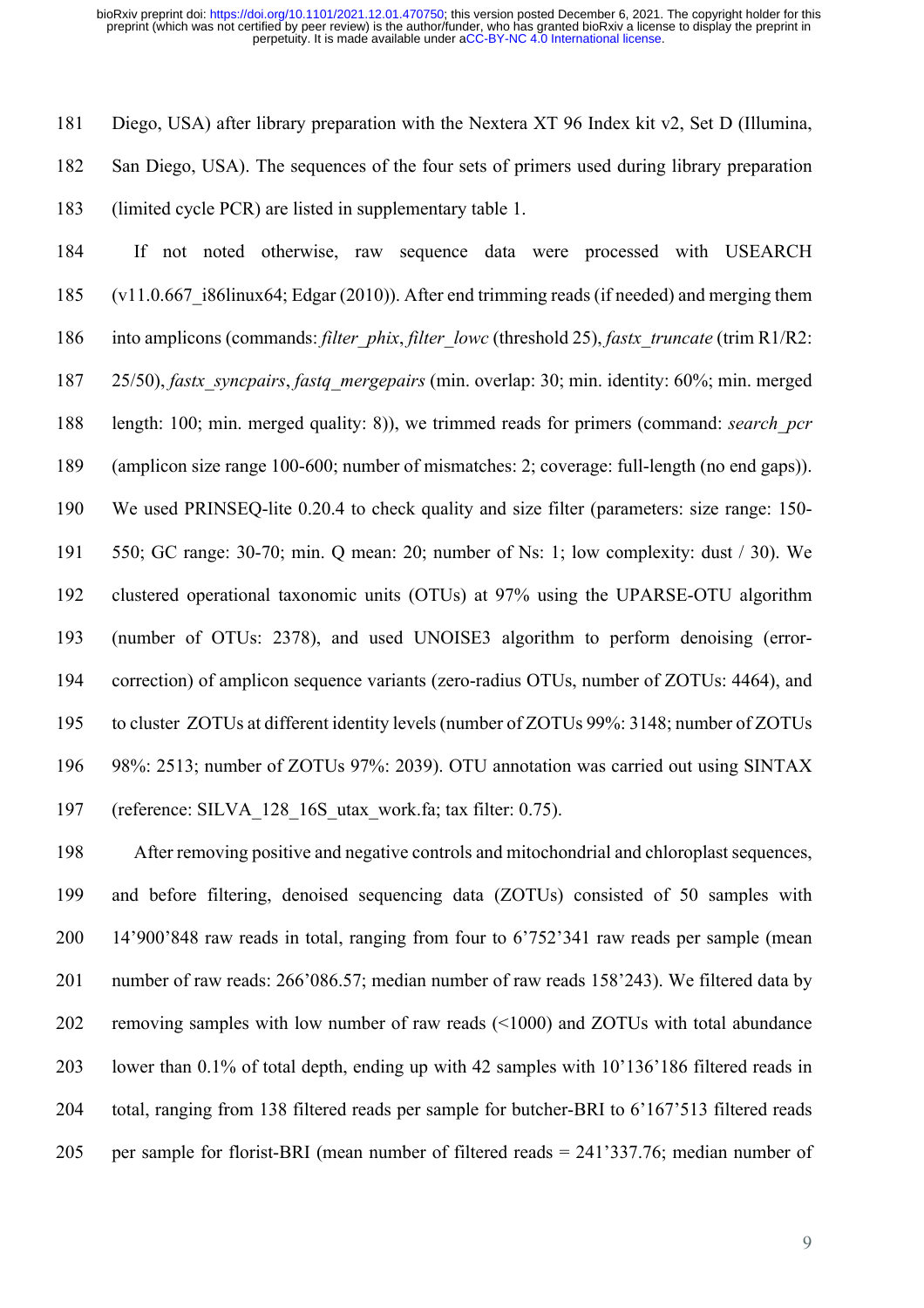206 filtered reads =  $88'192$ ; Fig. S1). We had at least three samples per location and at least six samples per shop type.

 The sequencing data have been deposited in the European Nucleotide Archive under the study accession number PRJEB45390 (https://www.ebi.ac.uk/ena; data will be made accessible upon publication of the study).

- 
- **Statistics**

 We used denoised sequences, i.e. ZOTUs, and conducted all statistical analysis in R (version 4.1.2).

 To quantify within-sample diversity, we used the alpha() function in the microbiome package (version 1.16.0) on filtered data to calculate several different diversity indices (Shannon diversity index; Gini-Simpson index; observed richness; Chao1 index). The Shannon diversity index *H* takes into account both richness and evenness; the Gini-Simpson index gives the probabilty that two random draws from the same sample (with replacement) are not from the same type (here, the same family); the observed richness counts the number of unique species (ZOTUs) present in the sample; Chao1 index is a non-parametric estimator of species richness that assumes Poisson distribution of the data (Chao, 1984; Chao and Bunge, 2002). We used analysis of variance (ANOVA) to test whether within-sample diversity varied among locations or shop types (aov() function in the stats package (R version 4.1.3)).

 Before analysing between-sample diversity and to account for different library sizes (Weiss *et al.*, 2017), we normalized filtered data with a regularized-logarithm (rlog() function in the DESeq2 package (version 1.34.0)), after comparing the two available transformations offered in DESeq2 package, regularized-logarithm transformation and variance-stabilizing transformation. We chose the regularized-logarithm transformation because it (1) is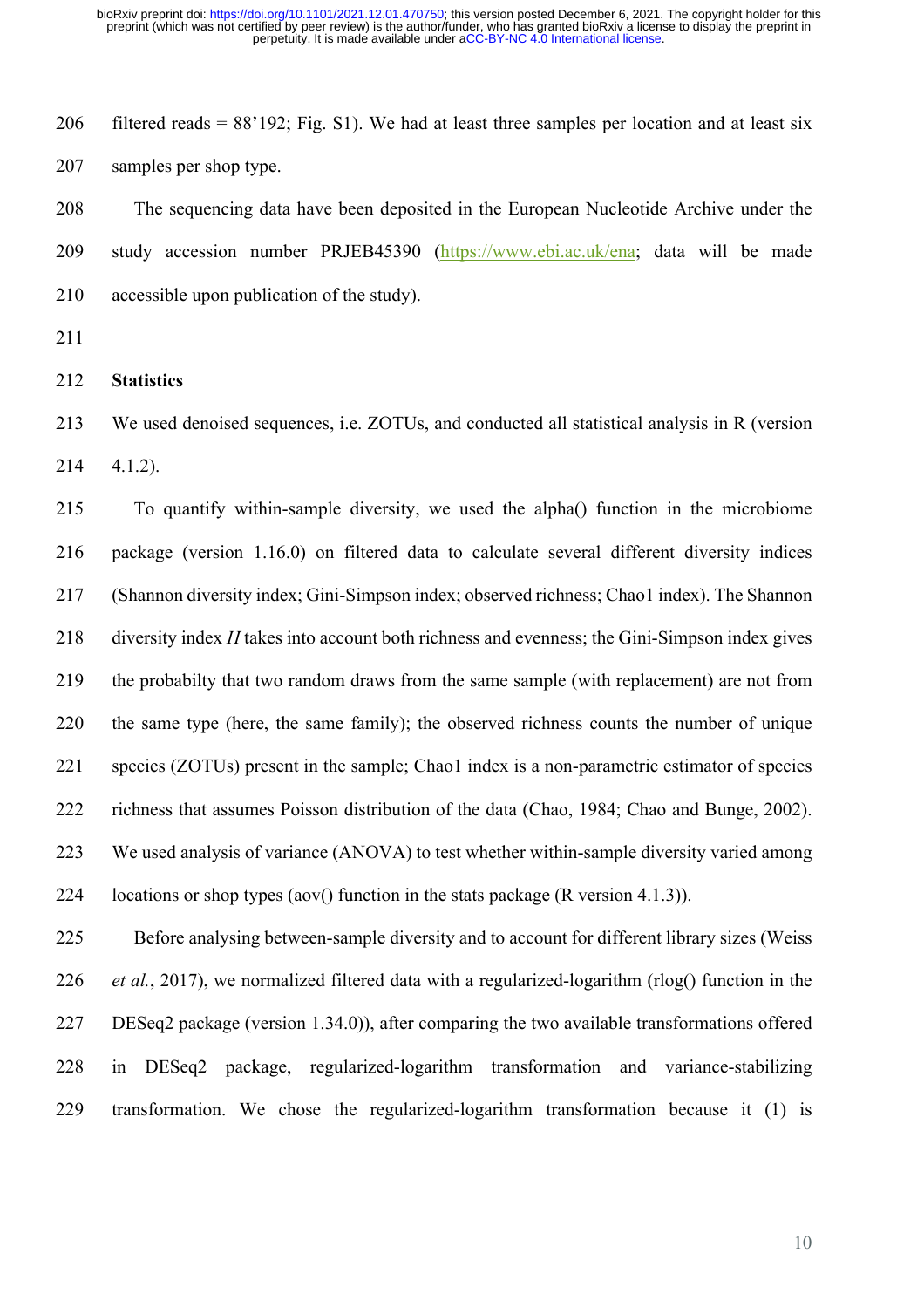recommended for smaller datasets and for cases with large ranges of sequencing depths across samples (Love *et al.*, 2014); (2) it performed better in the meanSdPlot generated.

 As a first test of whether samples from different locations and shop types differed in terms of bacterial community structure, we used permutational multivariate analysis of variance (PERMANOVA; Anderson, 2001; Zapala and Schork, 2006) with the adonis2() function in the vegan package (version 2.5-7), with filtered-and-normalized data and using Bray-Curtis dissimilarity (vegdist() function) to measure differences among sampled communities. Next, to visualise any clustering among samples in terms of community composition, we performed ordination of filtered-and-normalized data with the ordinate() function in the phyloseq package (version 1.38.0), with non-parametric multidmensional scaling (*method* = "NMDS") and Bray- Curtis dissimilarity (*distance* = "bray") as input parameters. We used NMDS as the ordination method because we obtained a stress value of 0.11 for our data with NMDS ordination; stress values <0.2 generally indicate good fit (Clarke, 1993). We visualised ordination results with 243 the plot ordination() function in the phyloseq package (version 1.38.0). We used a third type of analysis as an additional test for geographic structuring of microbial community composition, by conducting a Mantel test. This allowed us to account explicitly for the physical distance between individual sampling locations (shops), rather than testing for average differences among locations (as above in PERMANOVA). We did this using the mantel.test() function in the ape package (version 5.5), with the vegdist() function in the vegan package (version 2.5-7) for Bray-Curtis dissimilarity of filtered-and-normalized data. We used the geodist() function in the geodist package (version 0.0.7) to calculate geographical distance (in metres) between individual sampling locations. We used the same functions when repeating the analysis for sample sets from individual shop types; here and elsewhere, we accounted for multiple testing using the Holm–Bonferroni method (sequential Bonferroni).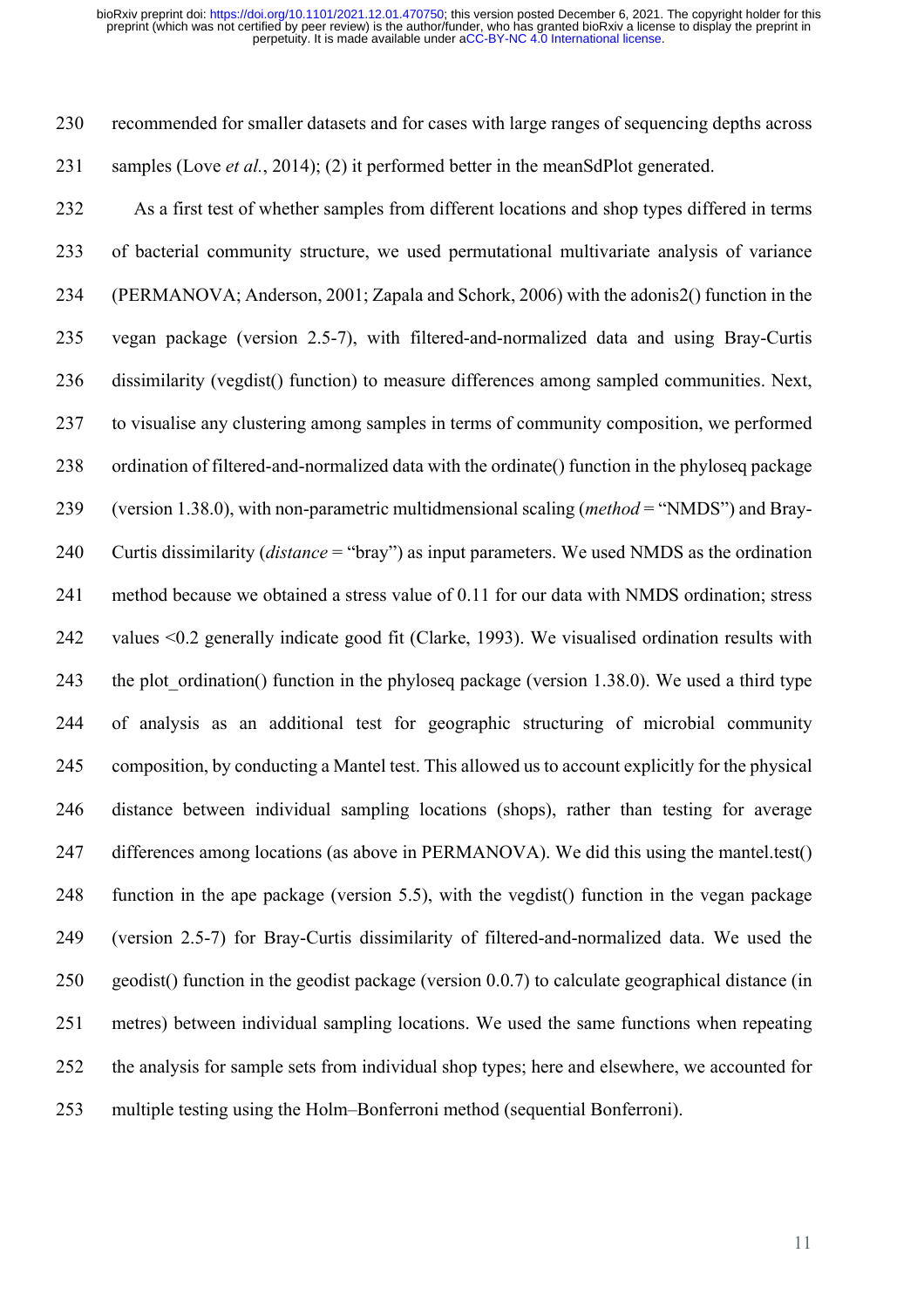The core microbiome is defined as the species present above a certain threshold and shared among a set of samples (Salonen *et al.*, 2012; Shade and Handelsman, 2012). We determined the core microbiome, based on ZOTUs, for each shop type as follows: Using filtered-and- normalized relative abundance data (transform() function in the microbiome package (version 1.16.0; "compositional" as input for *transform* argument) and subsetting data by shop type, we applied the core\_members() function in the microbiome package (version 1.16.0; *detection* = 0.001 and *prevalence* = 0.5) to filter out core ZOTUs for each shop type. Then, as a fourth analysis of how microbiome structure varies among shop types/locations, we drew a Venn 262 diagram with the venn() function in the eulerr package (version 6.1.0) and determined ZOTU 263 identity with the format to besthit() function in the microbiomeutilities package (version 1.00.16), followed by identification of shared ZOTUs with reduce() and intersect() functions (base package, R version 4.1.2).

 To test for an association between the abundance of viable-and-culturable bacteria (presence/absence of colonies and number of colonies per plate, after plating samples on chromatic agar) and shop type and location we conducted hurdle regression for count data via maximum likelihood (hurdle() function in pscl package (version 1.5.5), with formula *number.colonies ~ location* or *number.colonies ~ shop.type* and negative binomial regression (with log link) as count model). As our data contained several samples with zero viable cells we adjusted the count table with a dummy variable (dummy species present at count 1 in all samples; Clarke *et al.*, 2006) to perform further analysis, being aware that we cannot be sure that all empty samples had zero viable cells for the same reason. We used the adjusted count table to perform PERMANOVA as described above.

 The map of Switzerland with locations (Fig. 1A) was made with the mun.plot() function in RSwissMaps package (version 0.1.0.1) with the following arguments (where relevant): *bfs\_id*  = dt\$bfs\_nr, *year* = 2016, *boundaries* = "c". Other packages and functions used in data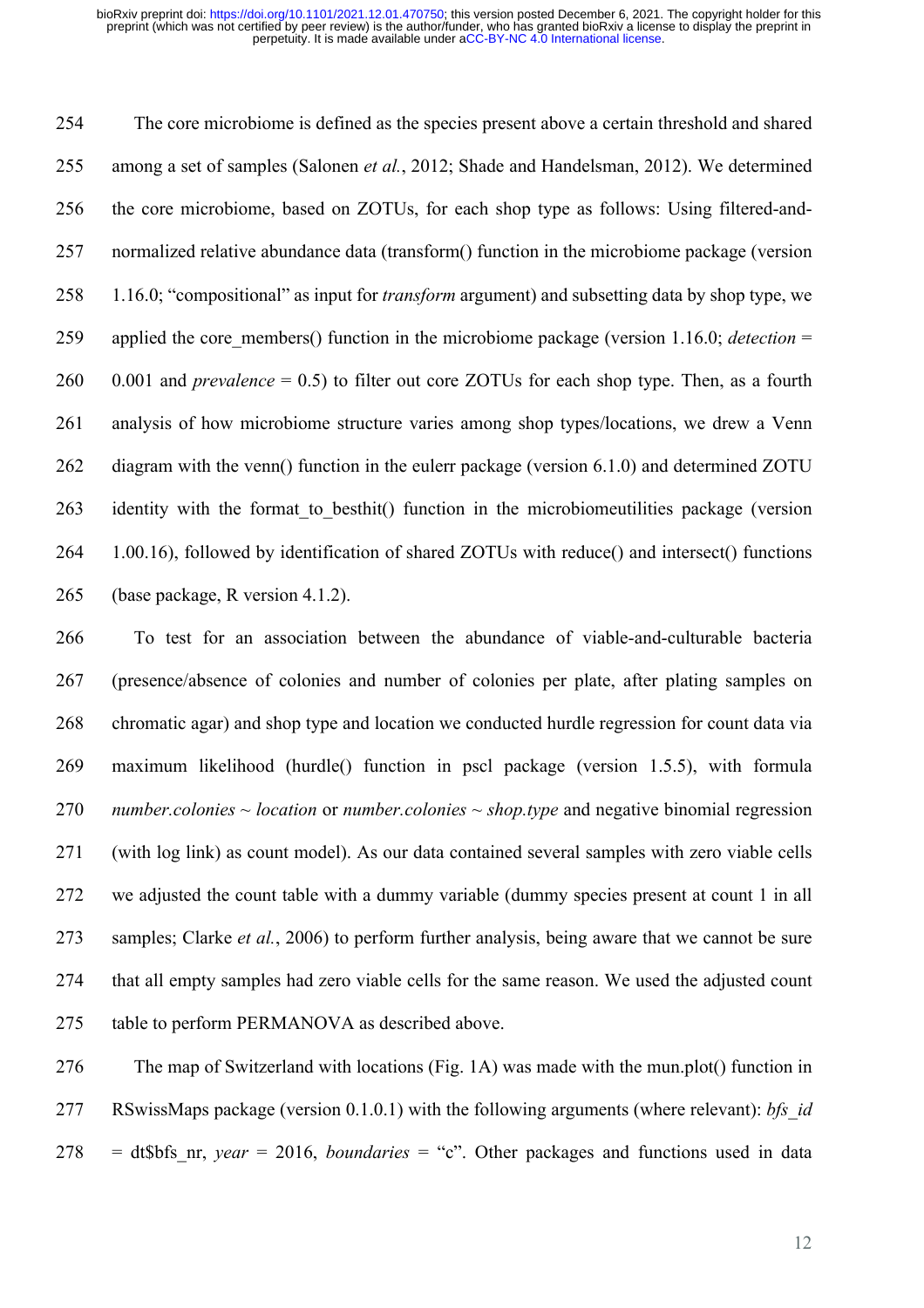processing and drawing figures: cowplot (version 1.1.1); dplyr (version 1.0.7); ggplot2 (version 3.3.5); ggpubr (version 0.4.0); microbial (version 0.0.20); ochRe (version 1.0.0); 281 phyloseq.extended (version 0.1.1.6); phylosmith (version 1.0.6); ranacapa (version 0.1.0); yarrr (version 0.1.5); VennDiagram (version 1.7.0); vsn (version 3.62.0).

- 
- **Results**

# **Communities Isolated from Banknotes Include** *Pseudomonadaceae***,** *Streptococcaceae***, and** *Staphylococcaceae*

 We detected some families of bacteria (Fig. 1B) in every banknote sample: *Pseudomonadaceae* and *Staphylococcaceae* were present in all samples (42/42, 100%; Table S2). These are both diverse families that include species closely associated with humans, e.g. as part of the human skin, respiratory tract or gut microbiome (Cogen *et al.*, 2008; Fierer *et al.*, 2008; Murphy and Parameswaran, 2009; Kim *et al.*, 2013; Fourquin-Gomez *et al.*, 2014; Robert-Pillot *et al.*, 2014; Rock and Donnenberg, 2014; Delanghe *et al.*, 2021; Skowron *et al.*, 2021), but have also been isolated from animal hosts and soil and aquatic environments (Cousin, 1999; Madhaiyan *et al.*, 2020). Other families were detected in significant abundance, but only in subsets of samples, such as *Vibrionaceae* and *Lactobacillaceae* (in 21 and 30 samples out of 42 respectively). The same taxa resurfaced when we calculated the core microbiome for each shop type (taxa found 297 in  $>50\%$  of samples per shop type at abundance  $>0.1\%$ ). We identified seven core ZOTUs shared between all shop types, attributed to the genera: *Corynebacterium*, *Propionibacterium*, *Pseudomonas*, *Streptococcus* (n = 2) and *Staphylococcus* (n = 2) (Fig. S2; detection threshold  $300 = 0.001$ , prevalence threshold = 0.5). Thus, our sequence data revealed diverse microbial communities associated with Swiss banknotes, but with the relative abundances of individual taxa varying among samples.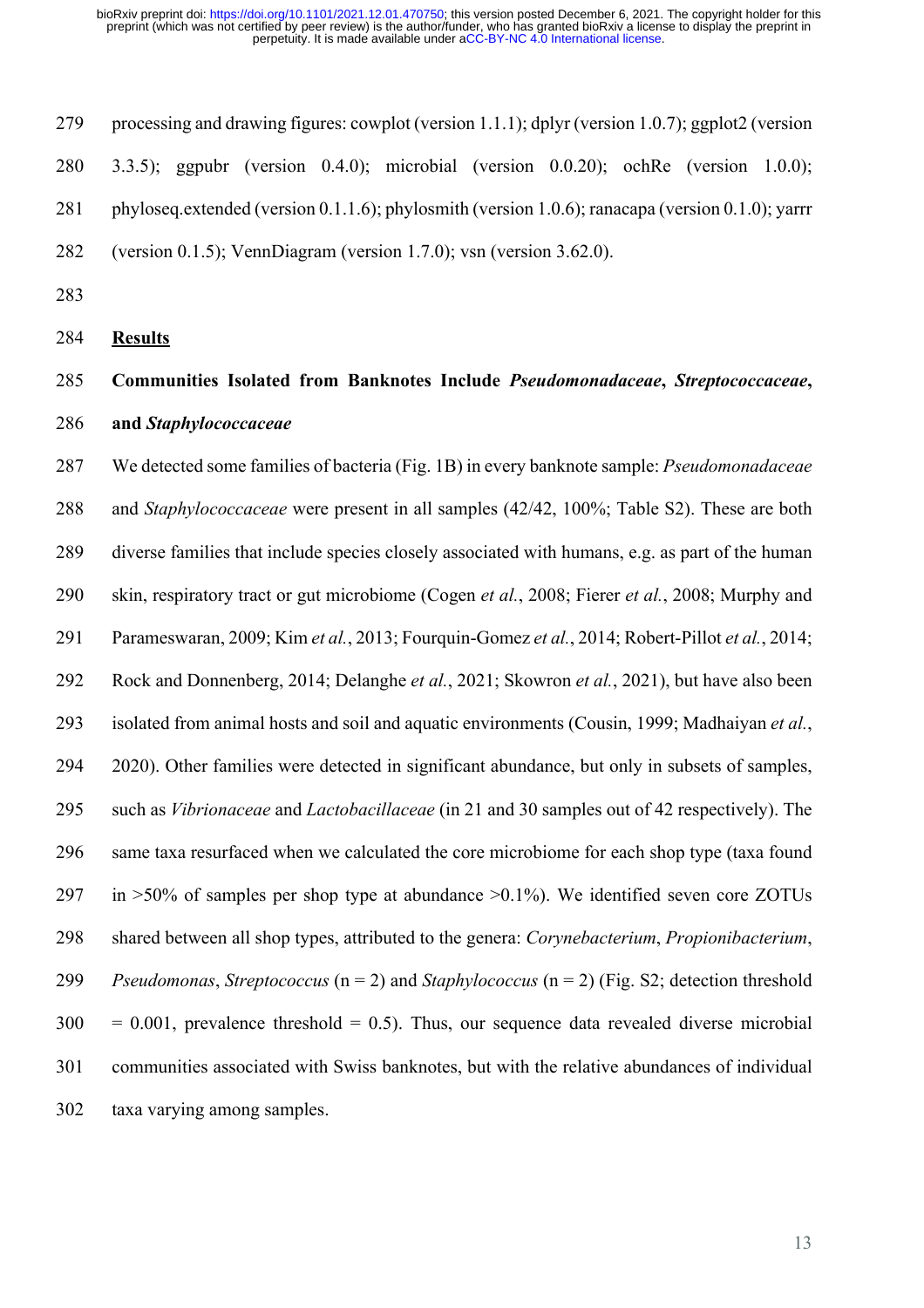Within-sample diversity estimated by Shannon diversity index (Fig. 2) did not vary significantly with either geographic location or shop type (ANOVA: effect of shop type – *F*4,37 305 = 0.844,  $p = 0.506$ ; effect of location –  $F_{9,32} = 1.013$ ,  $p = 0.45$ ). We obtained the same qualitative result with an alternative diversity index (Gini-Simpson index), and the two diversity indices were highly correlated with each other (linear regression Gini-Simpson  $\sim$ 308 Shannon: adjusted  $R^2 = 0.851$ ). Similarly, within-sample species richness (taken as observed richness (Fig. 2B) or Chao1 index) did not vary significantly among locations or shop types (ANOVA: *p* > 0.1 for shop type and location effects for both measures) and was correlated 311 with Shannon diversity (adjusted  $R^2 = 0.629$  for observed richness and  $R^2 = 0.478$  for Chao1). Thus, within-sample diversity did not vary significantly among shop types or geographic locations.

#### **Community Composition Was Specific to Shop Type, but Not Location**

 Bacterial community composition was more similar among banknotes collected from the same shop type than from different shop types (PERMANOVA: effect of shop type – *F*4,41 = 1.321,  $p = 0.03$ ). Visualising the similarities/differences among samples by ordination analysis (non- metric multidimensional scaling NMDS) further supported variation of community composition among shop types (Fig. 3). In particular, several samples from butcher shops clustered together in the top-right corner of the ordination plot (Fig. 3). Note one sample classified as "butcher" but separate from this cluster (butcher-BIA) was collected from a supermarket with a served meat counter but separate cash desk (see Methods). Consistent with the variation among shop types being primarily driven by the distinctiveness of butcher shop samples, if we excluded butcher samples from the analysis we no longer found significant variation among shop types (PERMANOVA: effect of shop type, excluding butcher samples  $327 - F_{3,32} = 0.949, p = 0.584$ ; this was not the case when re-running the analysis excluding sample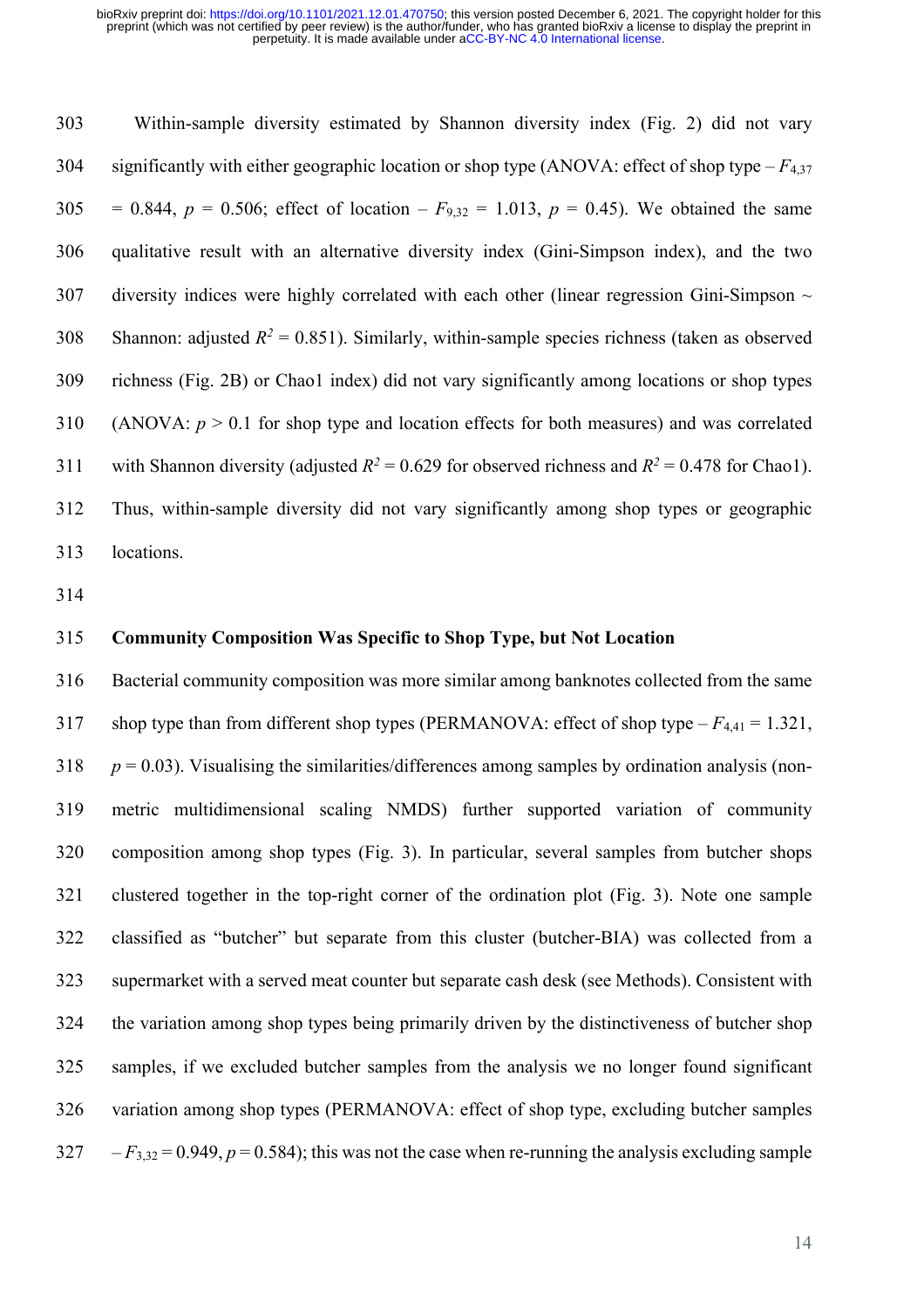sets from all other shop types, except for florist samples which resulted in marginal non-329 significance (PERMANOVA: effect of shop type, without florist samples  $-F_{3,32} = 1.287$ ,  $p =$ 0.056).

 Looking at the ZOTUs making up the core microbiome for each shop type again supported 332 butcher samples as being distinctive: the set of banknotes from butchers  $(n = 9)$  had the greatest number of core ZOTUs, both in total and unique to a single shop type (31 core ZOTUs in total, 13 unique core ZOTUs; Fig. S2). The 13 core ZOTUs unique to butchers belonged to the following genera: *Photobacterium* (n = 3; family *Vibrionaceae*), *Streptococcus* (n = 2; family *Streptococcaceae*), *Brochothrix* (n = 1; family *Listeriaceae*), *Corynebacterium* (n = 1; family *Corynebacteriaceae*), *Kocuria* (n = 1; family *Micrococcaceae*), *Lactobacillus* (n = 1; family *Lactobacillaceae*), *Lactococcus* (n = 1; family *Staphylococcaceae*), *Novosphingobium* (n = 1; family *Sphingomonadaaceae*), *Staphylococcus* (n = 1; family *Staphylococcaceae*), *Veillonella* (n = 1; family *Veillonellaceae*). This is consistent with our family-level analysis (Fig. 1), where some of the families to which these butcher-associated genera belong were over-represented among butcher samples (e.g., *Vibrionaceae*, *Lactobacillaceae*).

 A comparison between core ZOTUs unique to butcher samples and NMDS loadings (Fig. 3) provides further information about the taxa that drive the among-shop-type variation: the *Veillonella* core ZOTU and one *Streptococcus* core ZOTU unique to butchers were among the ten ZOTUs with the highest positive loadings for NMDS1; the *Lactococcus* and three *Photobacterium* core ZOTUs unique to butchers were among the ten ZOTUs with the highest positive loadings for NMDS2 (again consistent with families *Vibrionaceae* and *Lactobacillaceae* being abundant and over-represented in butcher samples in Fig. 1). Note that the observed variation in community composition among shop types was not explained by variable numbers of reads among samples from different shop types (Fig. S1; effect of shop 352 type in ANOVA –  $F_{4,45} = 0.792$ ,  $p > 0.5$ ).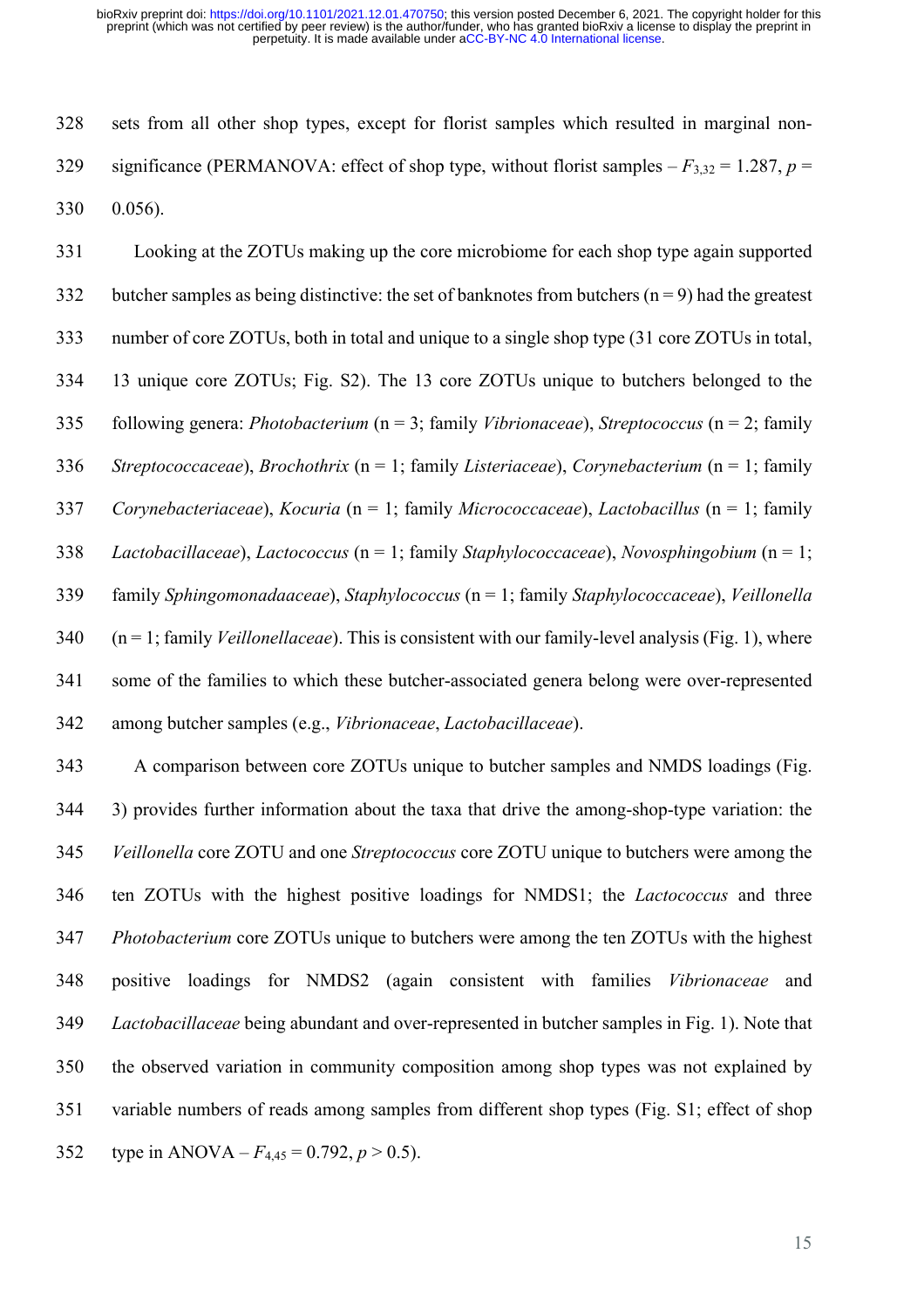We found no evidence that samples collected in different locations (towns) harboured 354 different bacterial microbiomes (PERMANOVA: effect of location  $-F_{9,41} = 1.173$ ,  $p = 0.067$ ; Fig. 3). In a second test for geographic structuring of the sampled communities (Mantel test), we quantified the association between pairwise similarity among samples in terms of community composition and the geographic distances between sampling locations. This revealed no significant association between the two distance measures, neither in the full 359 dataset (n = 42; Mantel test  $-z = 39'978'433$ ,  $p = 0.751$ ), nor when performed separately for 360 each shop type (Mantel test, five tests total with p-values corrected for multiple testing –  $p_{\text{hakerv}}$  $361 = 1$ ,  $p_{\text{butter}} = 1$ ;  $p_{\text{floorist}} = 0.315$ ;  $p_{\text{kiosk}} = 1$ ;  $p_{\text{pharmacy}} = 1$ ). As for shop type above, there was no association between number of reads and location (ANOVA: effect of location – *F*9,40 = 0.836, *p*  $> 0.5$ ). Thus, unlike for the variation among shop types observed above, we found no evidence that the differences in bacterial community composition among samples increased with geographic distance.

### **Cultivation of Samples on Agar Supports Conclusions Drawn from Sequencing Data**

368 When we plated aliquots of samples on Chromatic<sup>TM</sup> MH agar plates, we detected a total of 157 viable colonies across 24 of 50 plates (48%). The number of colonies per plate varied among samples (Fig. 4), and was highest on average for butcher samples(count model in hurdle 371 regression model for shop type: butcher:  $z = 3.44$ ,  $p < 0.001$ ; all other shop types:  $p > 0.05$ ; Fig. 4). There was no significant variation of the number of colonies per plate among geographic locations (count model in hurdle regression model for location: *p* > 0.05 for all locations). Several plates produced no colonies, but presence/absence of viable colonies was not predicted by either shop type or location (zero hurdle model in hurdle regression model for 376 shop type and for location:  $p > 0.05$  for all shop types and all locations).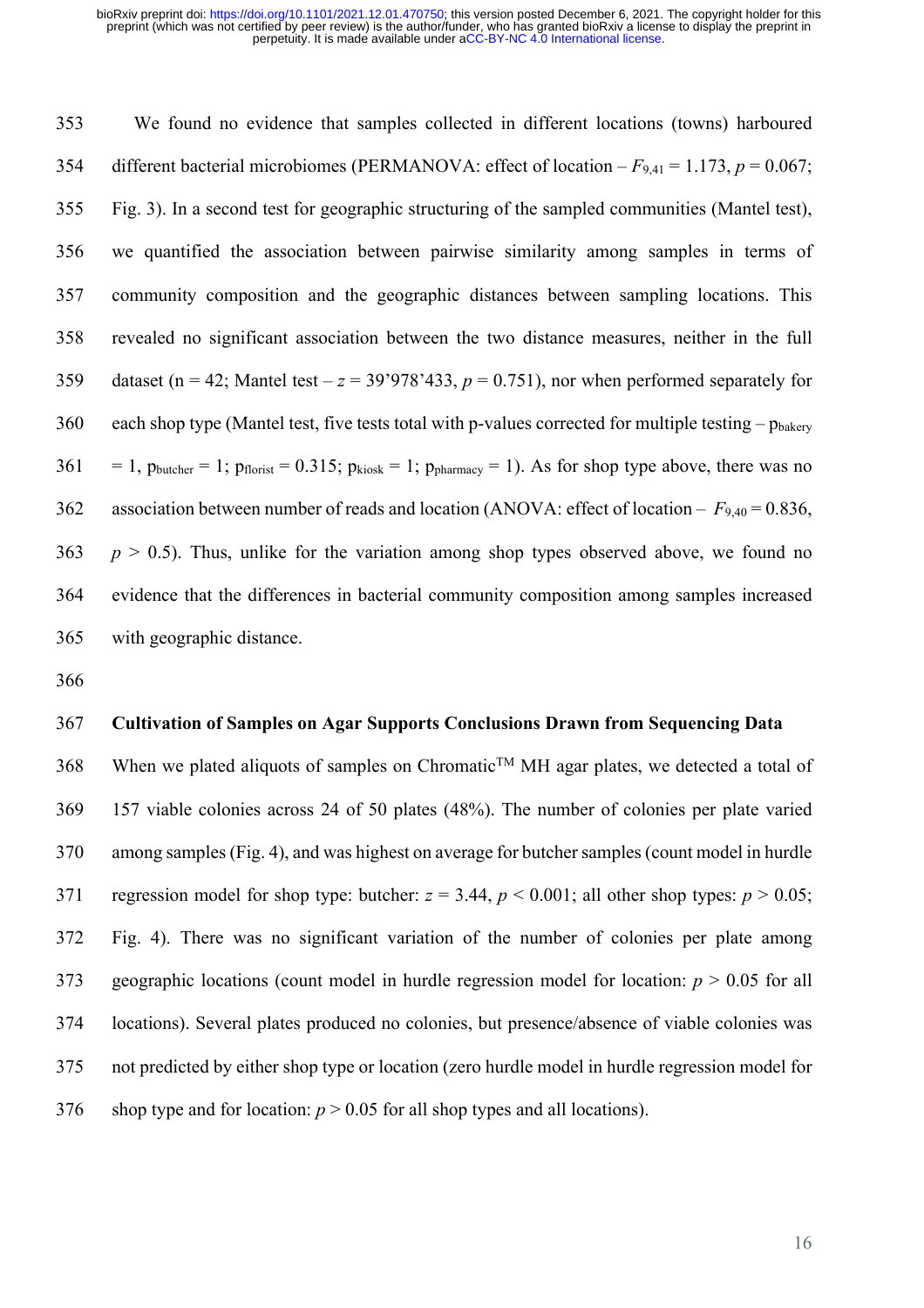The identity of colonies (as determined by colony morphology and colour on Chromatic<sup>TM</sup> MH agar plates, see Methods) corresponded to key taxa identified by sequencing: *E. coli = Enterobacteriaceae*; *Staphylococcus aureus = Staphlyococcaceae*; *Pseudomonas spp = Pseudomonadaceae*; *Klebsiella spp.*, *Enterobacter spp.*, *Serratia spp. = Enterobacteriaceae* (Fig. 1B Fig. 4). The exception to this trend was *Enterococcus faecalis* (3/157 colonies or 2%), which belongs to the *Enterococcaceae* family. This was not among the most abundant families in our sequence data (Fig. 1B), and we only found ZOTUs categorized as *Enterococcaceae*  prior to filtering the data, indicating it was present but at lower abundances than suggested by colony formation data. For most of the other key taxa identified by sequence data that we did not find on agar plates, prior information about these taxa suggests the growth conditions 387 (Chromatic<sup>TM</sup> MH agar; 37 $\degree$ C; 24h aerobic incubation) are not conducive to colony formation. For example, *Corynebacteriaceae, Lactobacillaceae*, (environmental) *Moraxellaceae*, and *Vibrionaceae* have growth optima <37°C (De Angelis and Gobbetti, 2011; Vinet and Zhedanov, 2011; Lonvaud-Funel, 2014; Tauch and Sandbote, 2014; Baron *et al.*, 2020). In addition, several of the key taxa (e.g. *Brevibacteriaceae, Corynebacteriaceae Halomonadaceae*, *Lactobacillaceae*, *Moraxellaceae*, *Vibrionaceae)* may have required incubation times >24h (Vinet and Zhedanov, 2011; Argandoña *et al.*, 2012a; Forquin and Weimer, 2014; Tauch and Sandbote, 2014; De Angelis and Gobbetti, 2016; Baron *et al.*, 2020), or different media composition such as higher salt or nutrient content (*Halomonadaceae* and *Corynebacteriaceae*, respectively, (Argandoña *et al.*, 2012b; Tauch and Sandbote, 2014)). Therefore, the absence of these taxa from our cultured samples is probably because they do not grow well in these conditions, and does not necessarily contradict our finding them in the sequence data.

 As above for our community-level sequence data, the relative abundances of different taxa inferred from colony counts on chromatic agar varied among different shop types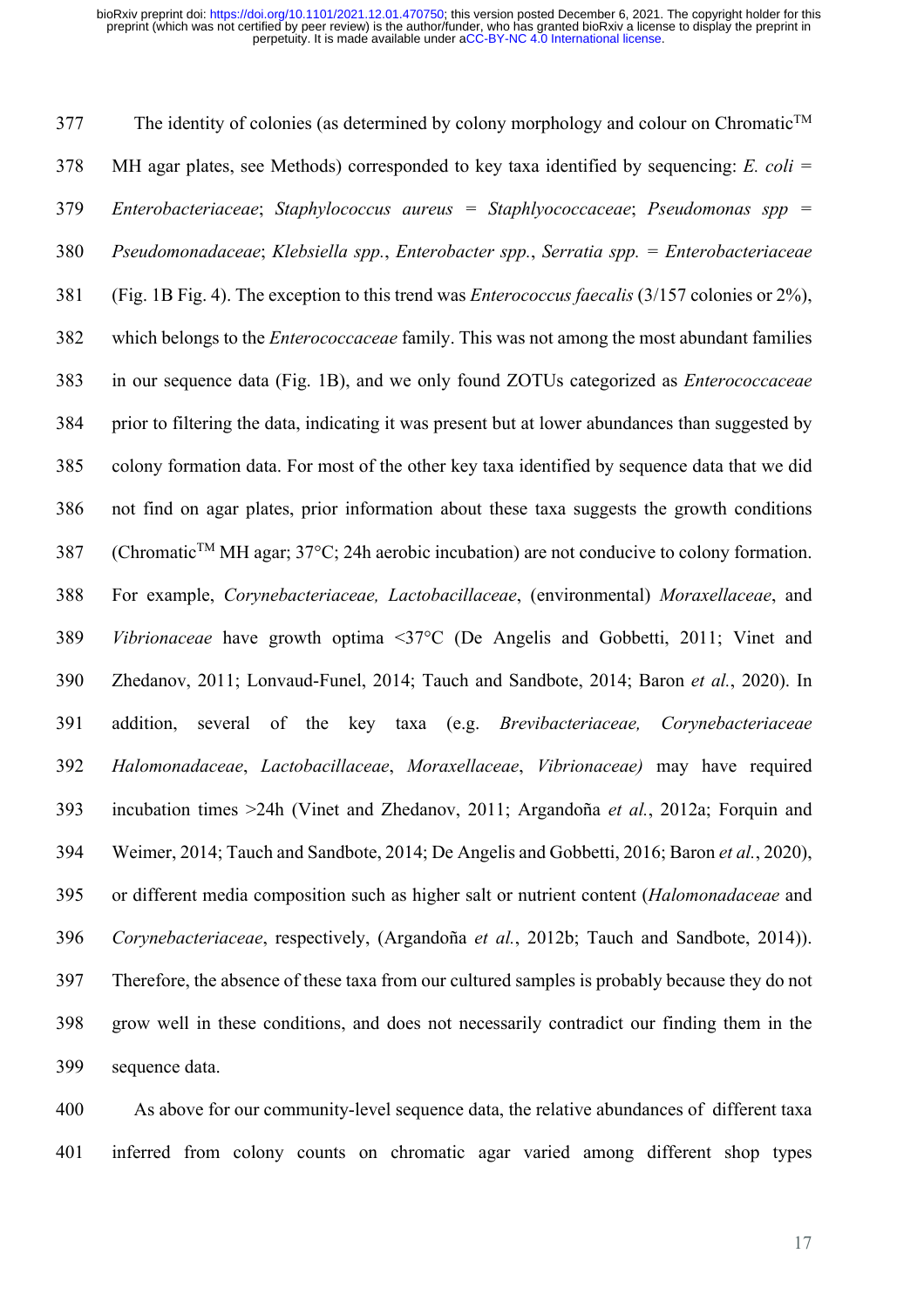(PERMANOVA with zero-adjusted Bray-Curtis dissimilarity (Clarke *et al.*, 2006): effect of 403 shop type  $-F_{4,49} = 2.507$ ,  $p = 0.003$ ) but not geographic locations (effect of location –  $F_{9,41} =$  $0.080, p = 0.701$ ). Thus, banknotes yielded viable colonies and taxonomic identification on chromatic agar, albeit relatively coarse-grained compared to our sequence data, supporting similar conclusions (both in terms of which taxa were present and variation of community composition with collection environment but not geographic location).

#### **DISCUSSION**

 We found that Swiss banknotes taken directly from circulation harbour a variety of bacterial DNA, with the key taxa (Fig. 1B) including families found before in humans and human- associated environments, e.g. the human skin, gut or respiratory tract microbiome, or human food production (Cogen *et al.*, 2008; Fierer *et al.*, 2008; Murphy and Parameswaran, 2009; Oren, 2011; Fourquin-Gomez *et al.*, 2014; Delanghe *et al.*, 2021; Skowron *et al.*, 2021). Our finding that community composition varied depending on the shop type in which each banknote was collected is surprising: this suggests money has a microbiome reflecting its local environment, even though we assume banknotes are only transiently exposed to each habitat/shop type. By extension, we expect individual banknotes to have a dynamic microbiome that changes during their "lifecycle" as they pass from one habitat to another. By contrast, we found no evidence for geographic structuring, unlike some previous studies with microbes in other contexts (Whitaker *et al.*, 2003b; Horner-Devine *et al.*, 2004), but consistent with other observations of relatively weak biogeographic structuring in microbes (Hillebrand *et al.*, 2001; Finlay, 2002; Zhou *et al.*, 2008). Our plating results corresponded well with conclusions from sequencing, indicating that at least some taxa are present as viable, culturable cells. Together these observations suggest, on the scale investigated here, deterministic assembly processes (e.g., selection imposed by habitat heterogeneity) are more important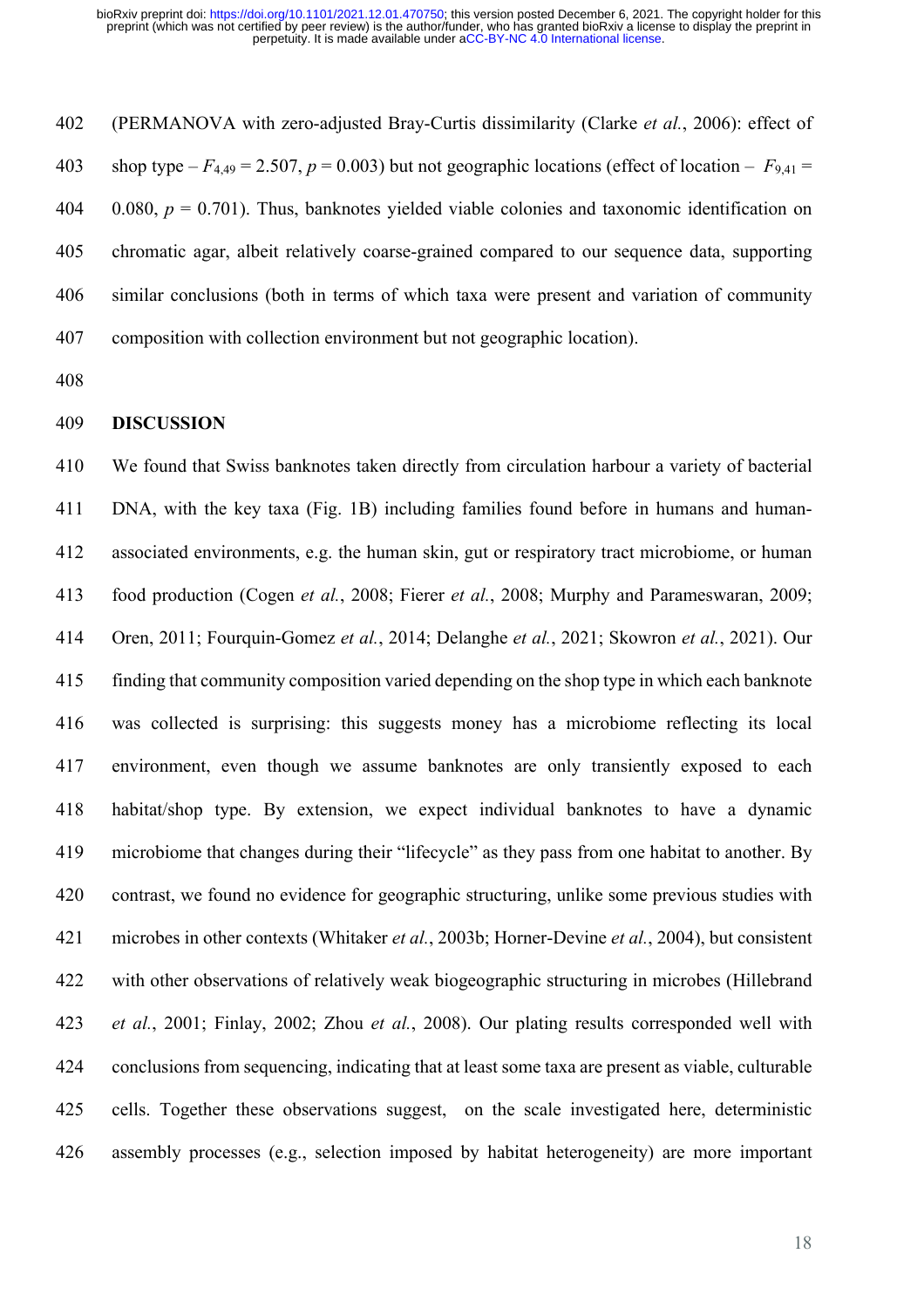drivers of banknote-associated bacterial community composition than other processes associated with geographic distance among sites, such as dispersal limitation (Chase, 2010).

 The taxa we identified as being relatively more abundant on banknotes collected from butcher shops (*Brevibacteriaceae*, *Halomonadaceae*, *Lactobacillaceae*, *Vibrionaceae*) are known to include bacteria previously identified in "meaty" contexts. *Halomonadaceae* and *Brevibacteriaceae* have previously been found in high-salinity environments and salty foods such as poultry skin or Chinese pork cured with salt (Oren, 2011; Fourquin-Gomez *et al.*, 2014). *Brevibacteriaceae* and *Vibrionaceae* are frequently found in samples from butchers, slaughterhouses, abattoirs (Sierra *et al.*, 1995; Połka *et al.*, 2015; Fuertes-Perez *et al.*, 2019; Dourou *et al.*, 2021). Representatives of the *Lactobacillaceae* family are key species used as starter cultures in production of, and have been isolated from, cured and fermented meat (Deibel *et al.*, 1961; Samelis *et al.*, 1994; Cocolin *et al.*, 2011). It is important to note that members of the same families have also been isolated from a wide range of other environments including humans, plants, animals and foods (Walter, 2008; Oren, 2011; Felis and Pot, 2014; Forquin and Weimer, 2014; Franz *et al.*, 2014; Leisner and Pot, 2014; Pot *et al.*, 2014; Takemura *et al.*, 2014)(Oren, 2011) . Therefore, while our results are consistent with past work finding these taxa in "meaty" environments, they can also occur elsewhere. It is interesting in this context that the sample butcher-BIA – classified as "butcher" but in fact originating from a supermarket till due to the respective location's two butchers being closed on collection day – was relatively impoverished for the taxa linked above to the other butcher samples (butcher- BIA: 0.45% *Brevibacteriaceae*, 0.00% *Halomonadaceae*, 0.07% *Lactobacillaceae*, 0.00% *Vibrionaceae*).

 At a broader level, the taxa we identified across all shop types are in line with previous research into monetary microbiomes. For example, in a metagenomic analysis of dollar bills from New York City, Maritz *et al.* (2017) found representatives of several of the families that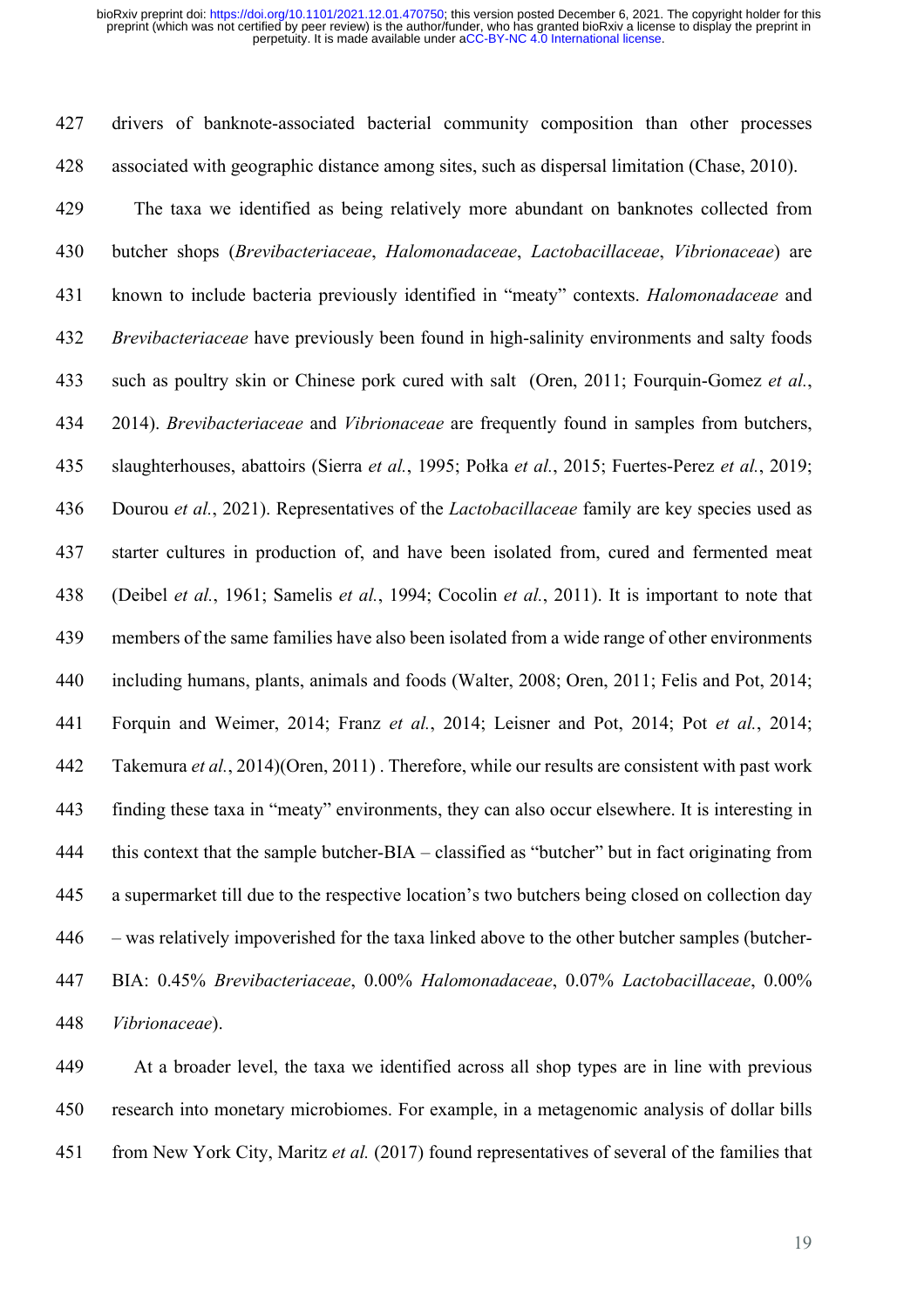were dominant in our dataset (including *Staphylococcaceae*, *Micrococcaceae*, *Streptococcaceae*, *Corynebacteriaceae*, and *Moraxellaceae*). Similarly, an analysis of Chinese RMB banknotes and US dollar bills (Lin *et al.*, 2021) revealed the most abundant taxa on the family level were *Moraxellaceae*, *Pseudomonadaceae* and *Enterobacteriaceae* (all abundant in our data set). Other studies of monetary microbiomes identified similarly overlapping sets of taxa, including analysis of Indian Rupee banknotes (*Actinobacteria*, *Bacteriodetes*, *Firmicutes*, and *Proteobacteria*; no lower-taxa resolution available) (Jalali *et al.*, 2015), banknotes from Hong Kong (*Moraxellaceae*, *Micrococcaceae*, *Enterobacteriaceae, Vibrionaceae*, *Corynebacteriaceae*, *Pseudomonadaceae*, among others) (Heshiki *et al.*, 2017) and from Brazil (*Enterobacteriaceae*, *Staphylococcaceae*, *Lactobacillaceae*, *Moraxellaceae*, and *Corynebacteriaceae*, among others) (da Fonseca *et al.*, 2015). Our results go beyond past work on monetary microbiomes by showing that the relative abundances of different taxa (families and ZOTUs) vary among collection environments (shop types), but not with geographic distance within a European country.

 A key implication of our results is that even temporary exposure of banknotes to certain environments is reflected by the community composition of colonizing bacteria. This is surprising because we assume the residence time of individual banknotes in a given shop is short (hours, days or weeks). It also suggests high variability in temporal beta diversity in the monetary microbiome. We found several taxa (ZOTUs) that were unique to particular shop types, and at the family level it was also visible that some taxa were overrepresented in butcher samples. Despite this, analogous to the core microbiome Danko *et al.* (2021) found in urban mass transit systems, we found something akin to a core microbiome across our samples in that two families (*Pseudomonadaceae, Staphylococcaceae*) were present in every sample.

 Another important implication of our results is that many of the key taxa of the monetary microbiome in Switzerland are also present as viable cells (culturable on agar). This raises an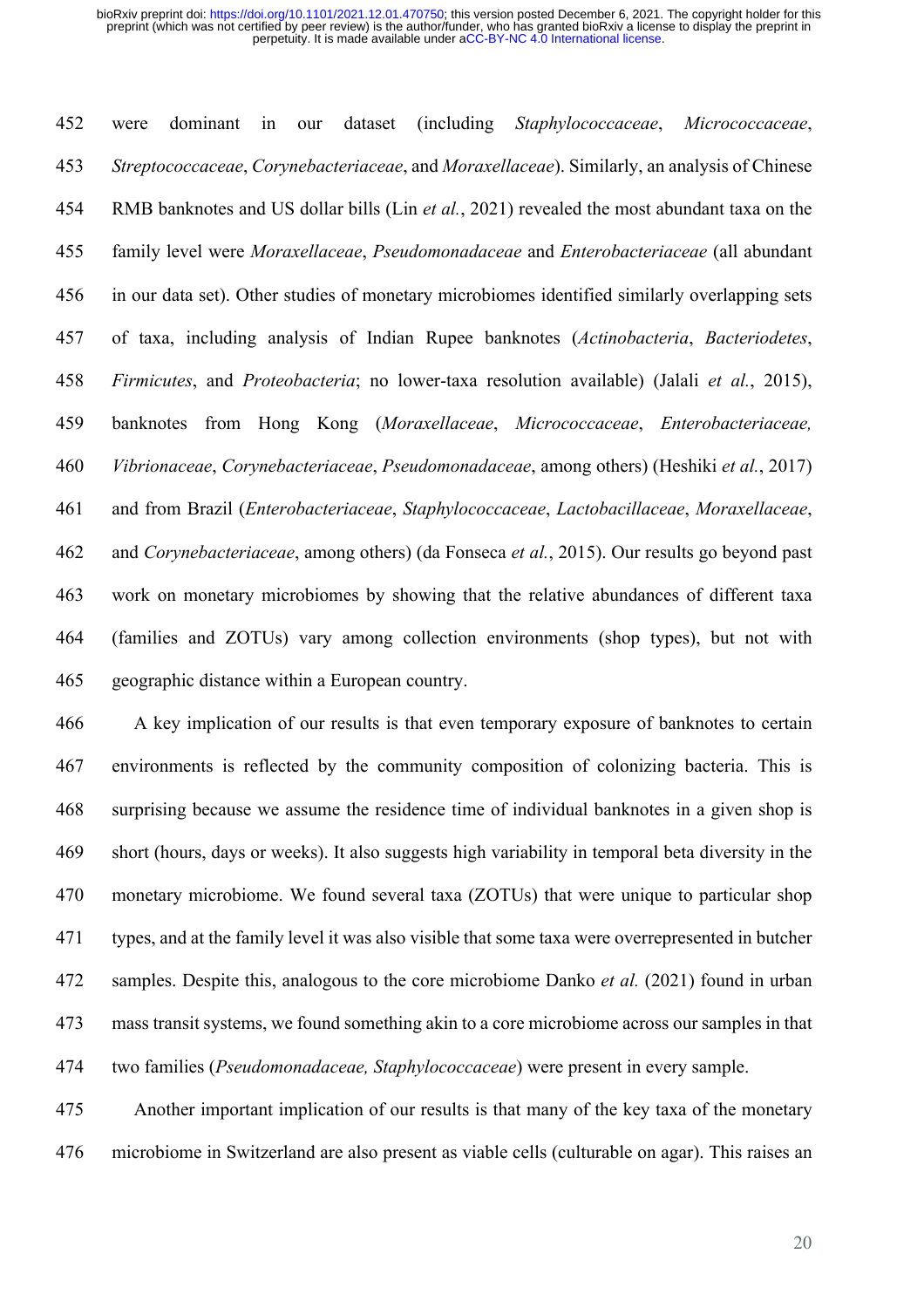interesting question about colonization dynamics in the monetary microbiome. If viable microbes are present on banknotes, are they growing and interacting on the banknote itself? We can speculate the rough surface of most banknotes not only allows attachment of bacteria, but also human skin cells, secretions and remnants of food or products during handling. Potentially, this could support bacterial growth after colonization. If the local microenvironment influences the relative growth/death rates of different taxa, this could even shape community composition and contribute to habitat-specific community composition as we observed here. Alternatively, community composition may be determined primarily at the colonization step, with different shop types harbouring different microbiomes in general (due to local habitat selection), which are "sampled" by banknotes passing through the shop. One avenue for future work aiming to tease apart these different potential drivers of the monetary microbiome would be to experimentally colonize banknotes and track community abundance and composition over time (longitudinal sampling of individual banknotes).

 We emphasize strongly that our results do not address or make any predictions regarding food hygiene or potential health hazards posed to humans. We were solely interested in the microbial community composition on banknotes and how this relates to the sampling environment. Finding distinct microbiomes in different shop types does not necessarily translate to variable infection risk or indicate variable hygiene standards, only that the local monetary microbiome reflects the local commercial environment. One limitation of our study is that the SARS-CoV2 pandemic has led to changes in customers' payment behaviour (Kraenzlin *et al.*, 2020). This might influence the transfer of microbiota to banknotes, because of increased hygienic awareness in customers and shop staff. For example, we observed in one case a banknote being disinfected by shop staff (the sample extracted from the banknote from this shop was removed in the initial filtering step due to low read counts, see Methods). However if anything we would expect any effect of pandemic-related hygiene measures to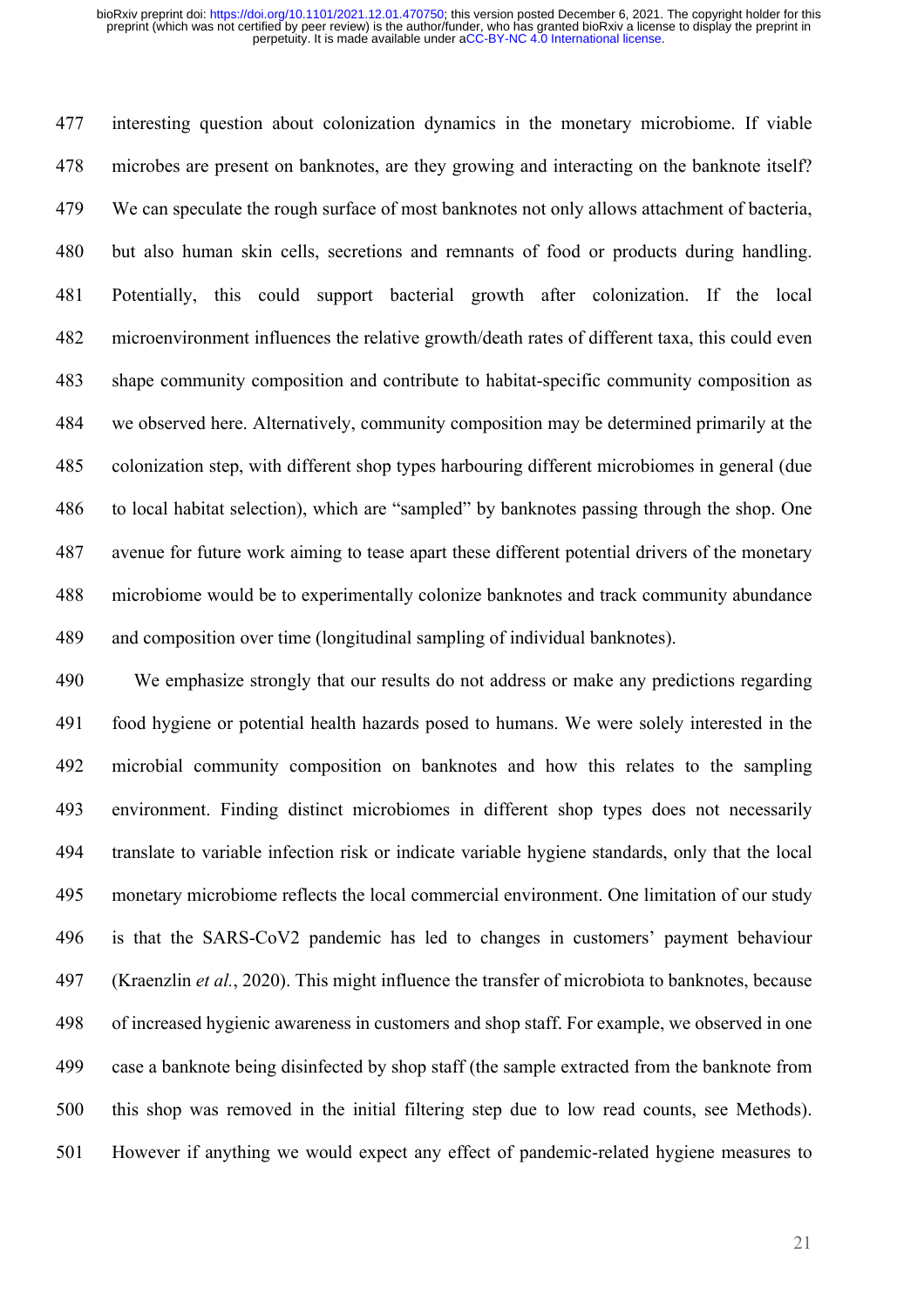make our conclusions conservative: when hygiene standards are less stringent we might expect even more exchange of microbiota between the local environment and banknotes. A further limitation of our study is the spatial scale and number of shop types. While our study design revealed significant variation among shop types, the lack of geographic structure across Switzerland may differ from that across larger spatial scales or across different currency types. In summary, we found that the bacterial communities associated with Swiss banknotes can vary depending on the environment in which the banknotes were collected and that, by contrast, geographic distance between sampled locations does not predict variation of the associated microbial communities. Our results also show that the most abundant taxa are not only present in the form of cell debris and genetic material, but as viable cells. This raises the question of banknotes potentially being involved in transmission of bacteria between people and the environment, and/or of genes, such as antibiotic resistance genes, among bacteria co-occurring on the same banknotes. Therefore, a key avenue for future work building on the link between microbial community structure on banknotes and the local environment (shop type) identified here is to ask whether this translates to variable infection risk or horizontal gene transfer.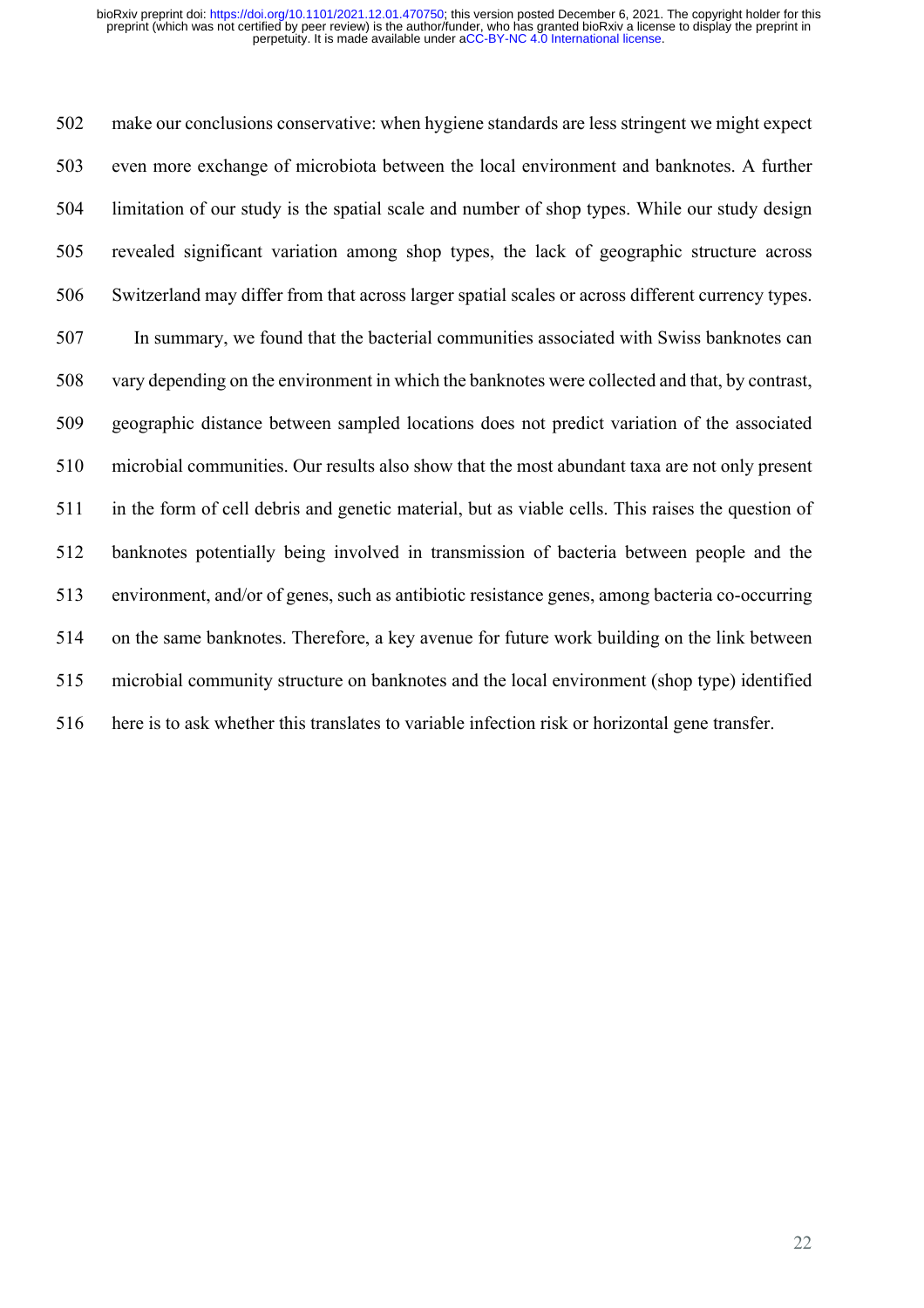# **Acknowledgments**

- AMB thanks Richard Allen, Elrina Bomben, Carole Imhof, Ricardo Leon Sampedro; Ethics
- Commission ETHZ, GDC ETHZ, Legal Services ETHZ, Statistical Consulting Group ETHZ.
- AMB and ARH thank Andrew Letten.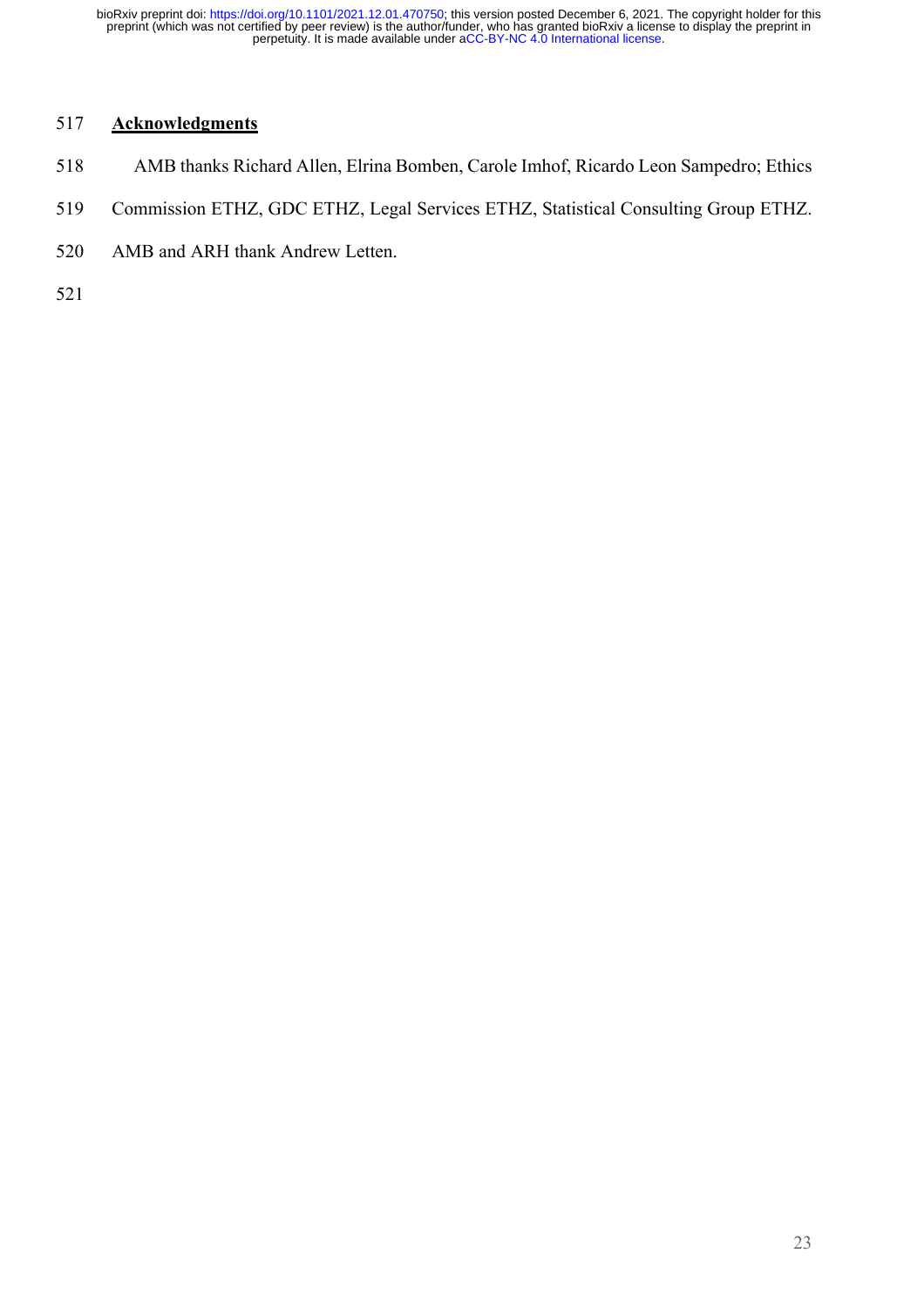### **References**

- Anderson, M.J. (2001) A new method for non-parametric multivariate analysis of variance. *Austral Ecol* **26**: 32– 46.
- 525 De Angelis, M. and Gobbetti, M. (2011) Lactobacillus SPP.: General Characteristics. In, Fuquay, J.W. (ed),<br>526 *Encyclopedia of Dairy Sciences*. Academic Press: Copyright © 1999 Elsevier Ltd. All rights reserved *Encyclopedia of Dairy Sciences*. Academic Press; Copyright © 1999 Elsevier Ltd. All rights reserved., pp. 78–90.
- De Angelis, M. and Gobbetti, M. (2016) Lactobacillus SPP.: General Characteristics ☆. *Ref Modul Food Sci*.
- 529 Argandoña, M., Vargas, C., Reina-Bueno, M., Rodríguez-Moya, J., Salvador, M., and Nieto, J.J. (2012a) An<br>530 extended suite of genetic tools for use in bacteria of the halomonadaceae: An overview. In, Lorence, A. 530 extended suite of genetic tools for use in bacteria of the halomonadaceae: An overview. In, Lorence, A. 531 (ed), *Methods in Molecular Biology*. Heidelberg: Springer, pp. 167–201. (ed), *Methods in Molecular Biology*. Heidelberg: Springer, pp. 167–201.
- 532 Argandoña, M., Vargas, C., Reina-Bueno, M., Rodríguez-Moya, J., Salvador, M., and Nieto, J.J. (2012b) An extended suite of genetic tools for use in bacteria of the halomonadaceae: An overview. *Methods Mol B*  extended suite of genetic tools for use in bacteria of the halomonadaceae: An overview. *Methods Mol Biol* **824**: 167–201.
- 535 Baron, S., Ceccarelli, D., Dalsgaard, I., Granier, S.A., Haenen, O., Jansson, E., et al. (2020) Influence of incubation time on antimicrobial susceptibility testing of pathogenic Vibrio anguillarum and Vibric vulnificu incubation time on antimicrobial susceptibility testing of pathogenic Vibrio anguillarum and Vibrio vulnificus isolated from fish. *Aquaculture* **524**: 1–5.
- Central Bank, E. (2020) Study on the payment attitudes of consumers in the euro area (SPACE).
- Chao, A. (1984) Nonparametric estimation of the number of classes in a population. *Scand Sournal Stat* **11**: 265–270.
- Chao, A. and Bunge, J. (2002) Estimating the number of species in a stochastic abundance model. *Biometrics* **58**: 531–539.
- Chase, J.M. (2003) Community assembly: When should history matter? *Oecologia* **136**: 489–498.
- 544 Chase, J.M. (2010) Stochastic community assembly causes higher biodiversity in more productive<br>545 environments. Science (80-) 328: 1388–1391. environments. *Science (80- )* **328**: 1388–1391.
- Chase, J.M. and Myers, J.A. (2011) Disentangling the importance of ecological niches from stochastic processes across scales. *Philos Trans R Soc B Biol Sci* **366**: 2351–2363.
- Chesson, P. (2000) Mechanisms of Maintenance of Species Diversity. *Annu Rev Ecol Syst* **31**: 343–66.
- 549 Clarke, K.R. (1993) Non-parametric multivariate analyses of changes in community structure. *Aust J Ecol* 18:<br>550 117–143. 117–143.
- 551 Clarke, K.R., Somerfield, P.J., and Chapman, M.G. (2006) On resemblance measures for ecological studies,<br>552 including taxonomic dissimilarities and a zero-adjusted Bray-Curtis coefficient for denuded assemblag 552 including taxonomic dissimilarities and a zero-adjusted Bray-Curtis coefficient for denuded assemblages.<br>553 *J Exp Mar Bio Ecol* 330: 55–80. *J Exp Mar Bio Ecol* **330**: 55–80.
- Cocolin, L., Dolci, P., and Rantsiou, K. (2011) Biodiversity and dynamics of meat fermentations: The contribution of molecular methods for a better comprehension of a complex ecosystem. *Meat Sci* **89**: 296– 555 contra<br>556 302.
- Cogen, A.L., Nizet, V., and Gallo, R.L. (2008) Skin microbiota: A source of disease or defence? *Br J Dermatol* **158**: 442–455.
- Cousin, M.A. (1999) PSEUDOMONAS | Introduction. In, Robinson,R.K.B.T.-E. of F.M. (ed), *Encyclopedia of Food Microbiology*. Oxford: Elsevier, pp. 1864–1867.
- 561 Danko, D., Bezdan, D., Afshin, E.E., Ahsanuddin, S., Bhattacharya, C., Butler, D.J., et al. (2021) A global metagenomic map of urban microbiomes and antimicrobial resistance. Cell 184: 3376–3393. metagenomic map of urban microbiomes and antimicrobial resistance. *Cell* **184**: 3376–3393.
- Deibel, R.H., Wilson, G.D., and Niven, C.F. (1961) Microbiology of Meat Curing. *Appl Microbiol* **9**: 239–243.
- 564 Delanghe, L., Spacova, I., Van Malderen, J., Oerlemans, E., Claes, I., and Lebeer, S. (2021) The role of 565 lactobacilli in inhibiting skin pathogens. *Biochem Soc Trans* **49**: 617–627. lactobacilli in inhibiting skin pathogens. *Biochem Soc Trans* **49**: 617–627.
- Diamond, J.M. (1975) Assembly of species communities. *Ecol Evol communities* 342–444.
- Dourou, D., Spyrelli, E.D., Doulgeraki, A.I., Argyri, A.A., Grounta, A., Nychas, G.J.E., et al. (2021) Microbiota of chicken breast and thigh fillets stored under different refrigeration temperatures assessed by next-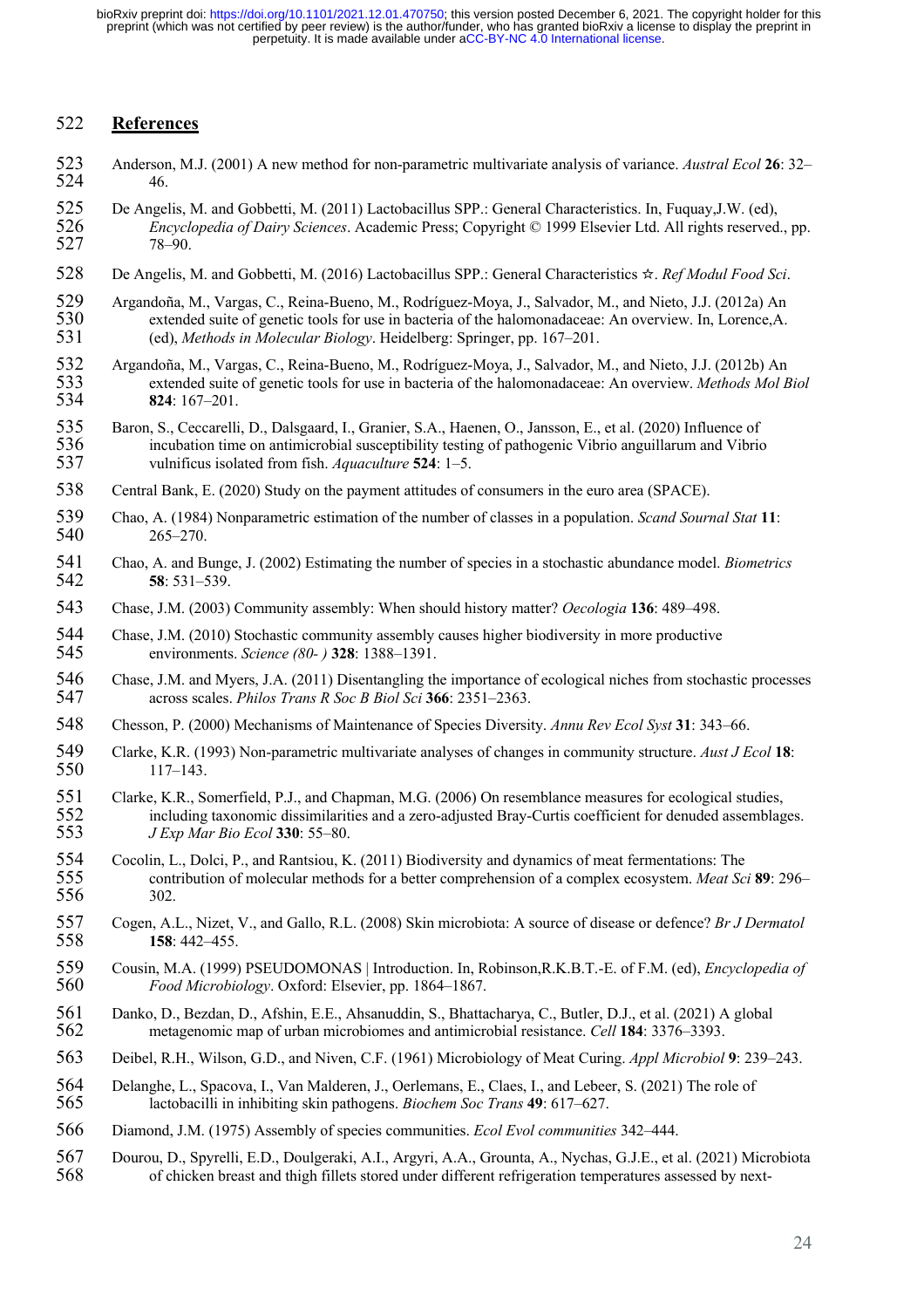- generation sequencing. *Foods* **10**: 1–17.
- Ebach, M.C. (2015) Origins of Biogeography, Dordrecht: Springer Netherlands.
- Edgar, R.C. (2010) Search and clustering orders of magnitude faster than BLAST. *Bioinformatics* **26**: 2460– 2461.
- 573 Fargione, J., Brown, C.S., and Tilman, D. (2003) Community assembly and invasion: An experimental test of neutral versus niche processes. *Proc Natl Acad Sci U S A* 100: 8916–8920. neutral versus niche processes. *Proc Natl Acad Sci U S A* **100**: 8916–8920.
- Felis, G.E. and Pot, B. (2014) The family Lactobacillaceae. In, Holzapfel,W.H. and Wood,B.J. (eds), *Lactic Acid Bacteria: Biodiversity and Taxonomy*. John Wiley & Sons, Ltd., pp. 245–247.
- Fierer, N. (2017) Embracing the unknown: Disentangling the complexities of the soil microbiome. *Nat Rev Microbiol* **15**: 579–590.
- 579 Fierer, N., Hamady, M., Lauber, C.L., and Knight, R. (2008) The influence of sex, handedness, and washing on the diversity of hand surface bacteria. the diversity of hand surface bacteria.
- Finlay, B.J. (2002) Global dispersal of free-living microbial eukaryote species. *Science (80- )* **296**: 1061–1063.
- 582 da Fonseca, T.A.P., Pessôa, R., and Sanabani, S.S. (2015) Molecular analysis of bacterial microbiota on<br>583 Brazilian currency note surfaces. *Int J Environ Res Public Health* 12: 13276–13288. Brazilian currency note surfaces. *Int J Environ Res Public Health* **12**: 13276–13288.
- Forquin, M.P. and Weimer, B.C. (2014) Brevibacterium. *Encycl Food Microbiol Second Ed* **1**: 324–330.

585 Fourquin-Gomez, M.-P., Weimer, B.C., Sorieul, L., Kalinowski, J., and Vallaeys, T. (2014) The Family 586 Brevibacteriaceae. In, Rosenberg, E., DeLong, E.F., Lory, S., Stackebrandt, E., and Thompson, F. (ed Brevibacteriaceae. In, Rosenberg,E., DeLong,E.F., Lory,S., Stackebrandt,E., and Thompson,F. (eds), *The Prokaryotes: Actinobacteria*. Heidelberg: Springer, pp. 141–153.

- Franz, C.M.A.P., Endo, A., Abriouel, H., Van Reenen, C.A., Gálvez, A., and Dicks, L.M.T. (2014) The genus Pediococcus.
- 590 Fuertes-Perez, S., Hauschild, P., Hilgarth, M., and Vogel, R.F. (2019) Biodiversity of Photobacterium spp.<br>591 Isolated From Meats. Front Microbiol 10: Isolated From Meats. *Front Microbiol* **10**:.
- Gehring, B., Graf, S., and Trütsch, T. Swiss Payment Monitor 2020 Wie bezahlt die Schweiz?
- 593 Hanson, C.A., Fuhrman, J.A., Horner-Devine, M.C., and Martiny, J.B.H. (2012) Beyond biogeographic<br>594 patterns: Processes shaping the microbial landscape. Nat Rev Microbiol 10: 497–506. patterns: Processes shaping the microbial landscape. *Nat Rev Microbiol* **10**: 497–506.
- 595 Heshiki, Y., Dissanayake, T., Zheng, T., Kang, K., Yueqiong, N., Xu, Z., et al. (2017) Toward a metagenomic<br>596 understanding on the bacterial composition and resistome in Hong Kong banknotes. *Front Microbiol* 8: understanding on the bacterial composition and resistome in Hong Kong banknotes. *Front Microbiol* **8**:.
- 597 Hillebrand, H., Watermann, F., Karez, R., and Berninger, U.G. (2001) Differences in species richness patterns<br>598 between unicellular and multicellular organisms. Oecologia 126: 114–124. between unicellular and multicellular organisms. *Oecologia* **126**: 114–124.
- 599 HilleRisLambers, J., Adler, P.B., Harpole, W.S., Levine, J.M., and Mayfield, M.M. (2012) Rethinking<br>600 community assembly through the lens of coexistence theory. Annu Rev Ecol Evol Syst 43: 227–24 community assembly through the lens of coexistence theory. *Annu Rev Ecol Evol Syst* **43**: 227–248.
- 601 Horner-Devine, M.C., Lage, M., Hughes, J.B., and Bohannan, B.J.M. (2004) A taxa-area relationship for bacteria. Nature 432: 750–753. bacteria. *Nature* **432**: 750–753.
- Hubbell, S.P. (2011) The Unified Neutral Theory of Biodiversity and Biogeography (MPB-32), Princeton University Press.
- Jalali, S., Kohli, S., Latka, C., Bhatia, S., Vellarikal, S.K., Sivasubbu, S., et al. (2015) Screening currency notes for microbial pathogens and antibiotic resistance genes using a shotgun metagenomic approach. *PLoS One* **10**:.
- Kim, K.K., Lee, J.S., and Stevens, D.A. (2013) Microbiology and epidemiology of Halomonas species. *Future Microbiol* **8**: 1559–1573.
- Kraenzlin, S., Meyer, C., and Nellen, T. (2020) COVID-19 and regional shifts in Swiss retail payments (Version of July 23, 2020).
- Leisner, J.J. and Pot, B. (2014) The genus Paralactobacillus.
- Libertucci, J. and Young, V.B. (2019) The role of the microbiota in infectious diseases. *Nat Microbiol* **4**: 35–45.
- 614 Lin, J., Jiang, W., Shi, Y., and Cai, W. (2021) Metagenomic Sequencing Revealed the Potential Pathogenic 615 Threats of Banknotes. ACS Omega 6: 3499–3507. Threats of Banknotes. *ACS Omega* **6**: 3499–3507.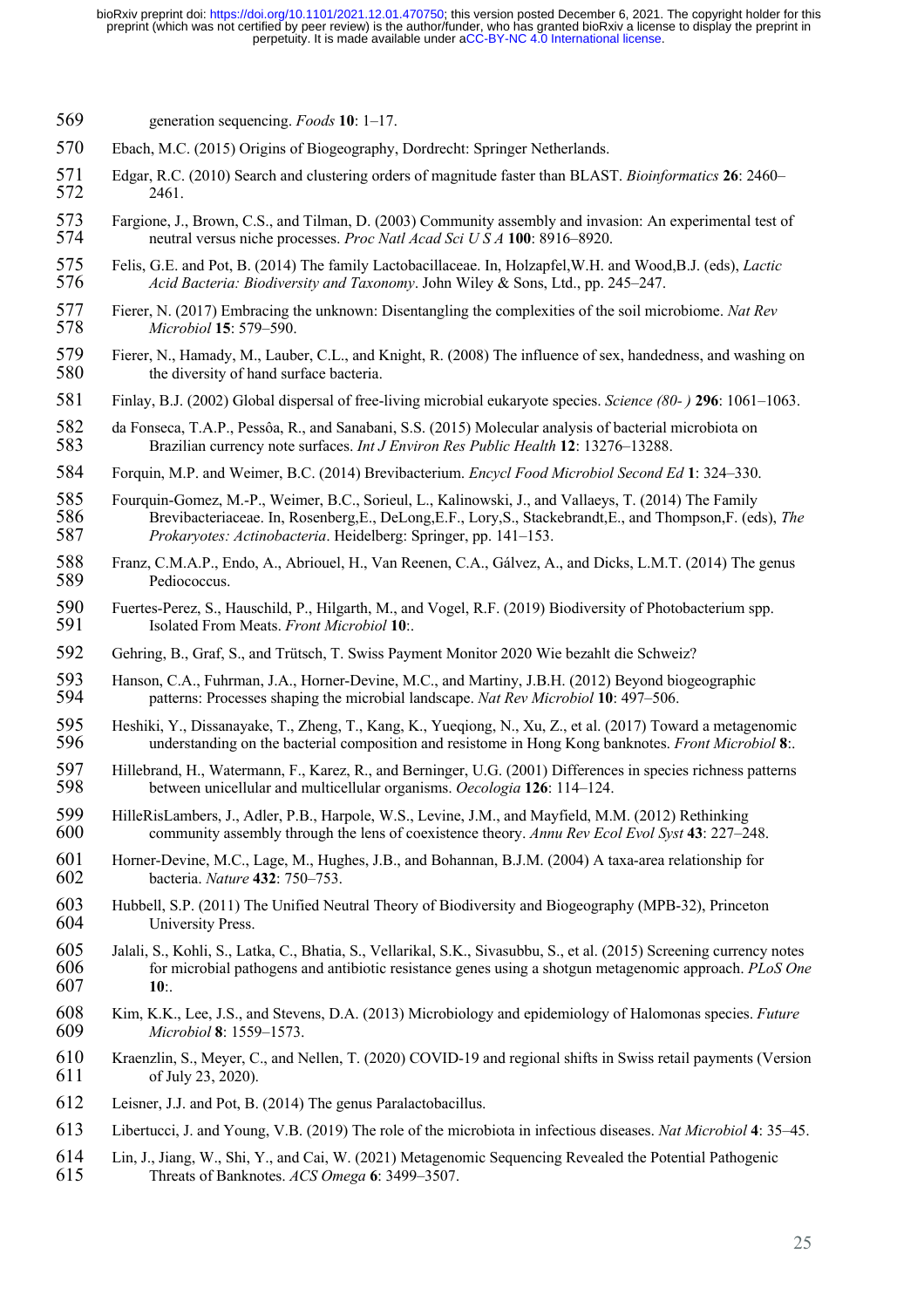- 616 Lonvaud-Funel, A. (2014) Leuconostocaceae Family, Second Edi. Elsevier.
- 617 Love, M.I., Huber, W., and Anders, S. (2014) Moderated estimation of fold change and dispersion for RNA-seq<br>618 data with DESeq2. Genome Biol 15: data with DESeq2. *Genome Biol* 15:.
- 619 Macarthur, R. and Levins, R. (1967) The Limiting Similarity, Convergence, and Divergence of Coexisting Species. Am Nat 101: 377–385. 620 Species. *Am Nat* **101**: 377–385.
- 621 Madhaiyan, M., Wirth, J.S., and Saravanan, V.S. (2020) Phylogenomic analyses of the Staphylococcaceae family suggest the reclassification of five species within the genus Staphylococcus as heterotypic 622 family suggest the reclassification of five species within the genus Staphylococcus as heterotypic<br>623 synonyms, the promotion of five subspecies to novel species, the taxonomic reassignment of five 623 synonyms, the promotion of five subspecies to novel species, the taxonomic reassignment of five 624 Staphylococcu. *Int J Syst Evol Microbiol* 70: 5926–5936. 624 Staphylococcu. *Int J Syst Evol Microbiol* **70**: 5926–5936.
- 625 Maritz, J.M., Sullivan, S.A., Prill, R.J., Aksoy, E., Scheid, P., and Carlton, J.M. (2017) Filthy lucre: A<br>626 metagenomic pilot study of microbes found on circulating currency in New York City. *PLoS On*<br>627 e0175527. 626 metagenomic pilot study of microbes found on circulating currency in New York City. *PLoS One* **12**: e0175527.
- 628 Murphy, T.F. and Parameswaran, G.I. (2009) Moraxella catarrhalis, a human respiratory tract pathogen. *Clin*  629 *Infect Dis* **49**: 124–131.
- 630 Oren, A. (2011) The Halophilic World of Lourens Baas Becking. In, Ventosa,A., Oren,A., and Ma,Y. (eds), 631 *Halophiles and Hypersaline Environments*. Heidelberg: Springer, pp. 9–25.
- 632 Połka, J., Rebecchi, A., Pisacane, V., Morelli, L., and Puglisi, E. (2015) Bacterial diversity in typical Italian salami at different ripening stages as revealed by high-throughput sequencing of 16S rRNA amplicons 633 salami at different ripening stages as revealed by high-throughput sequencing of 16S rRNA amplicons.<br>634 *Food Microbiol* 46: 342–356. 634 *Food Microbiol* **46**: 342–356.
- 635 Pot, B., Felis, G.E., De Bruyne, K., Tsakalidou, E., Papadimitriou, K., Leisner, J., and Vandamme, P. (2014) The genus Lactobacillus.
- 637 Reese, A.T., Madden, A.A., Joossens, M., Lacaze, G., and Dunn, R.R. (2020) Influences of Ingredients and 638 Bakers on the Bacteria and Fungi in Sourdough Starters and Bread. *mSphere* **5**: 1–15.
- 639 Robert-Pillot, A., Copin, S., Himber, C., Gay, M., and Quilici, M.L. (2014) Occurrence of the three major<br>640 Vibrio species pathogenic for human in seafood products consumed in France using real-time PCR. 640 Vibrio species pathogenic for human in seafood products consumed in France using real-time PCR. *Int J*  641 *Food Microbiol* **189**: 75–81.
- 642 Rock, C. and Donnenberg, M.S. (2014) Human Pathogenic Enterobacteriaceae. In, *Reference Module in*  643 *Biomedical Sciences*. Elsevier.
- 644 Salonen, A., Salojärvi, J., Lahti, L., and de Vos, W.M. (2012) The adult intestinal core microbiota is determined<br>645 by analysis depth and health status. Clin Microbiol Infect 18: 16–20. 645 by analysis depth and health status. *Clin Microbiol Infect* **18**: 16–20.
- 646 Samelis, J., Maurogenakis, F., and Metaxopoulos, J. (1994) Characterisation of lactic acid bacteria isolated from<br>647 naturally fermented Greek dry salami. *Int J Food Microbiol* 23: 179–196. 647 naturally fermented Greek dry salami. *Int J Food Microbiol* **23**: 179–196.
- 648 Schaarschmidt, J. (1884) Upon the occurrence of bacteria and minute algæ on the surface of paper money [3].<br>649 Nature 30: 360. 649 *Nature* **30**: 360.
- 650 Shade, A. and Handelsman, J. (2012) Beyond the Venn diagram: The hunt for a core microbiome. *Environ*  651 *Microbiol* **14**: 4–12.
- 652 Sierra, M.L., Gonzalez-Fandos, E., García-López, M.L., Camino Garcia Fernandez, M., and Prieto, M. (1995) 653 Prevalence of salmonella, yersinia, aeromonas, campylobacter, and cold-growing escherichia coli on 654 freshly dressed lamb carcasses. *J Food Prot* 58: 1183–1185. 654 freshly dressed lamb carcasses. *J Food Prot* **58**: 1183–1185.
- 655 Skowron, K., Bauza‐Kaszewska, J., Kraszewska, Z., Wiktorczyk‐Kapischke, N., Grudlewska‐Buda, K., 656 Kwiecińska-Piróg, J., et al. (2021) Human skin microbiome: Impact of intrinsic and extrinsic factors on skin microbiota. *Microorganisms* 9: 543. 657 skin microbiota. *Microorganisms* **9**: 543.
- 658 Stegen, J.C., Lin, X., Fredrickson, J.K., and Konopka, A.E. (2015) Estimating and mapping ecological processes influencing microbial community assembly. *Front Microbiol* 6: 659 processes influencing microbial community assembly. *Front Microbiol* **6**:.
- 660 Takemura, A.F., Chien, D.M., and Polz, M.F. (2014) Associations and dynamics of vibrionaceae in the 661 environment, from the genus to the population level. *Front Microbiol* **5**:.
- 662 Tauch, A. and Sandbote, J. (2014) The Family Corynebacteriaceae. In, Rosenberg, E., Delong, E.F., Lory, S., 663 Stackebrandt. E., and Thompson. F. (eds). The Prokarvotes: Actinobacteria. Heidelberg: Springer, pp. 663 Stackebrandt,E., and Thompson,F. (eds), *The Prokaryotes: Actinobacteria*. Heidelberg: Springer, pp. 239– 664 278.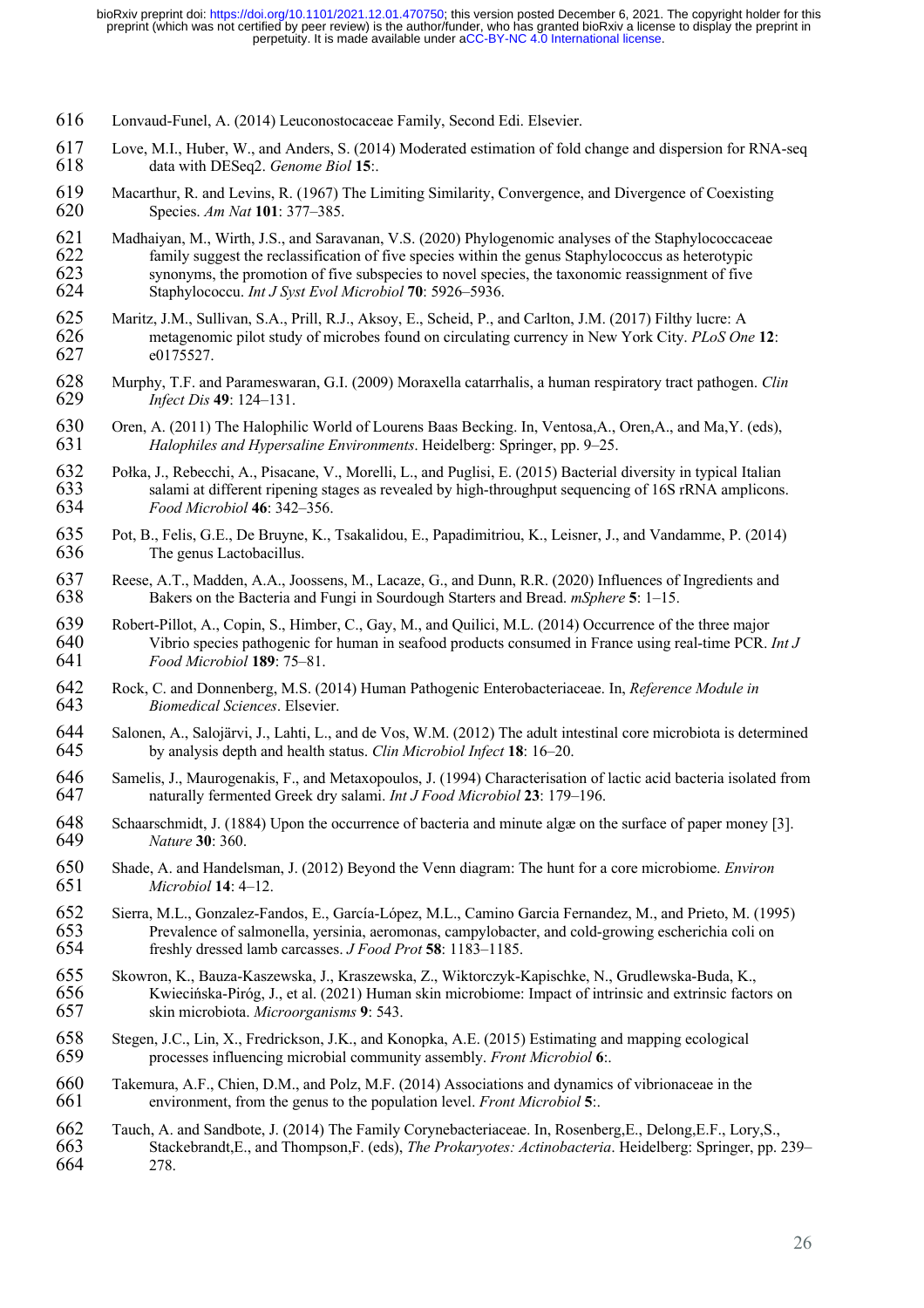- Thomas, Y., Vogel, G., Wunderli, W., Suter, P., Witschi, M., Koch, D., et al. (2008) Survival of influenza virus on banknotes. *Appl Environ Microbiol* **74**: 3002–3007.
- 667 Vinet, L. and Zhedanov, A. (2011) A "missing" family of classical orthogonal polynomials. In, Rosenbert, E., 668 DeLong, E.F., Lory, S., Stackebrandt, E., and Thompson, F. (eds), *Journal of Physics A: Mathematical an*  DeLong,E.F., Lory,S., Stackebrandt,E., and Thompson,F. (eds), *Journal of Physics A: Mathematical and Theoretical*. Heidelberg: Springer, pp. 443–476.
- 670 Vriesekoop, F., Chen, J., Oldaker, J., Besnard, F., Smith, R., Leversha, W., et al. (2016) Dirty money: A matter of bacterial survival, adherence, and toxicity. *Microorganisms* 4: of bacterial survival, adherence, and toxicity. *Microorganisms* **4**:.
- Walter, J. (2008) Ecological role of Lactobacilli in the gastrointestinal tract: Implications for fundamental and biomedical research. *Appl Environ Microbiol* **74**: 4985–4996.
- Wareing, P. (2016) Microbiology of soft drinks and fruit juices. In, Ashurst,P.R. (ed), *Chemistry and Technology of Soft Drinks and Fruit Juices*. Chichester: John Wiley & Sons, Ltd., pp. 290–309.
- Webb, C.O. Exploring the Phylogenetic Structure of Ecological Communities: An Example for Rain Forest Trees.
- 678 Weiss, S., Xu, Z.Z., Peddada, S., Amir, A., Bittinger, K., Gonzalez, A., et al. (2017) Normalization and<br>679 microbial differential abundance strategies depend upon data characteristics. *Microbiome* 5: 1–18. microbial differential abundance strategies depend upon data characteristics. *Microbiome* **5**: 1–18.
- 680 Whitaker, R.J., Grogan, D.W., and Taylor, J.W. (2003a) Geographic barriers isolate endemic populations of hyperthermophilic archaea. Science (80- ) 301: 976–978. hyperthermophilic archaea. *Science (80- )* **301**: 976–978.
- 682 Whitaker, R.J., Grogan, D.W., and Taylor, J.W. (2003b) Geographic barriers isolate endemic populations of hyperthermophilic archaea. Science (80-) 301: 976–978. hyperthermophilic archaea. *Science (80- )* **301**: 976–978.
- Zapala, M.A. and Schork, N.J. (2006) Multivariate regression analysis of distance matrices for testing associations between gene expression patterns and related variables. *Proc Natl Acad Sci U S A* **103**: 19430–19435.
- 687 Zhou, J., Kang, S., Schadt, C.W., and Garten, C.T. (2008) Spatial scaling of functional gene diversity across various microbial taxa. *Proc Natl Acad Sci U S A* **105**: 7768–7773. various microbial taxa. *Proc Natl Acad Sci U S A* **105**: 7768–7773.
- 689 Zhou, J., Liu, W., Deng, Y., Jiang, Y.H., Xue, K., He, Z., et al. (2013) Stochastic assembly leads to alternative communities with distinct functions in a bioreactor microbial community. MBio 4: communities with distinct functions in a bioreactor microbial community. *MBio* **4**:.
- Zhou, J. and Ning, D. (2017) Stochastic Community Assembly: Does It Matter in Microbial Ecology?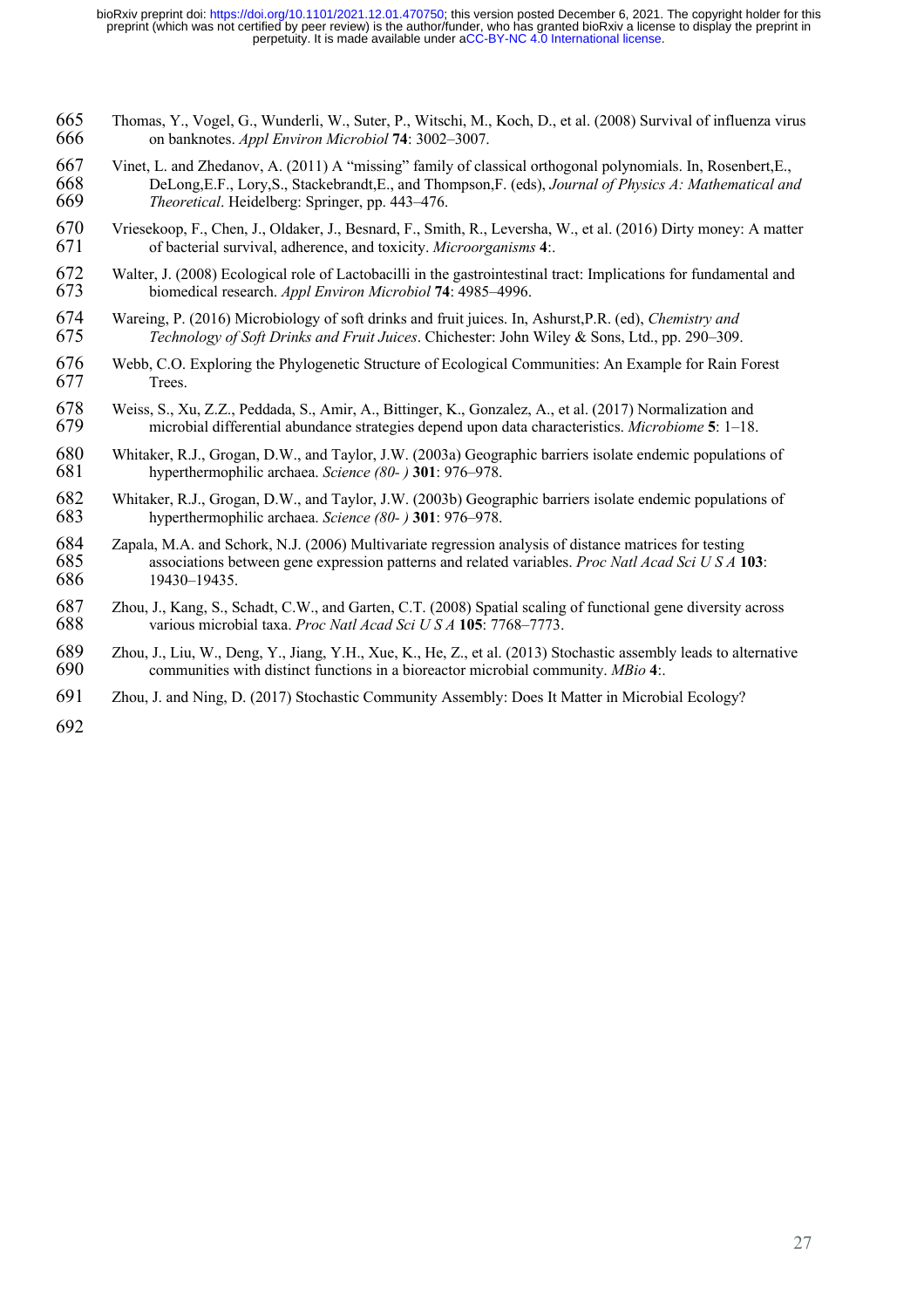## **Data Accessibility and Benefit-Sharing Statement**

- The sequencing data have been deposited in the European Nucleotide Archive under the study
- 695 accession number PRJEB45390 (https://www.ebi.ac.uk/ena; data will be made accessible upon
- publication of the study).
- Other data presented in this study will be made available at the Dryad Digital Repository:
- http://dx.doi.org/...: to be completed after manuscript is accepted for publication.
- Benefits Generated: Benefits from this research accrue from the sharing of our data and
- results on public databases as described above.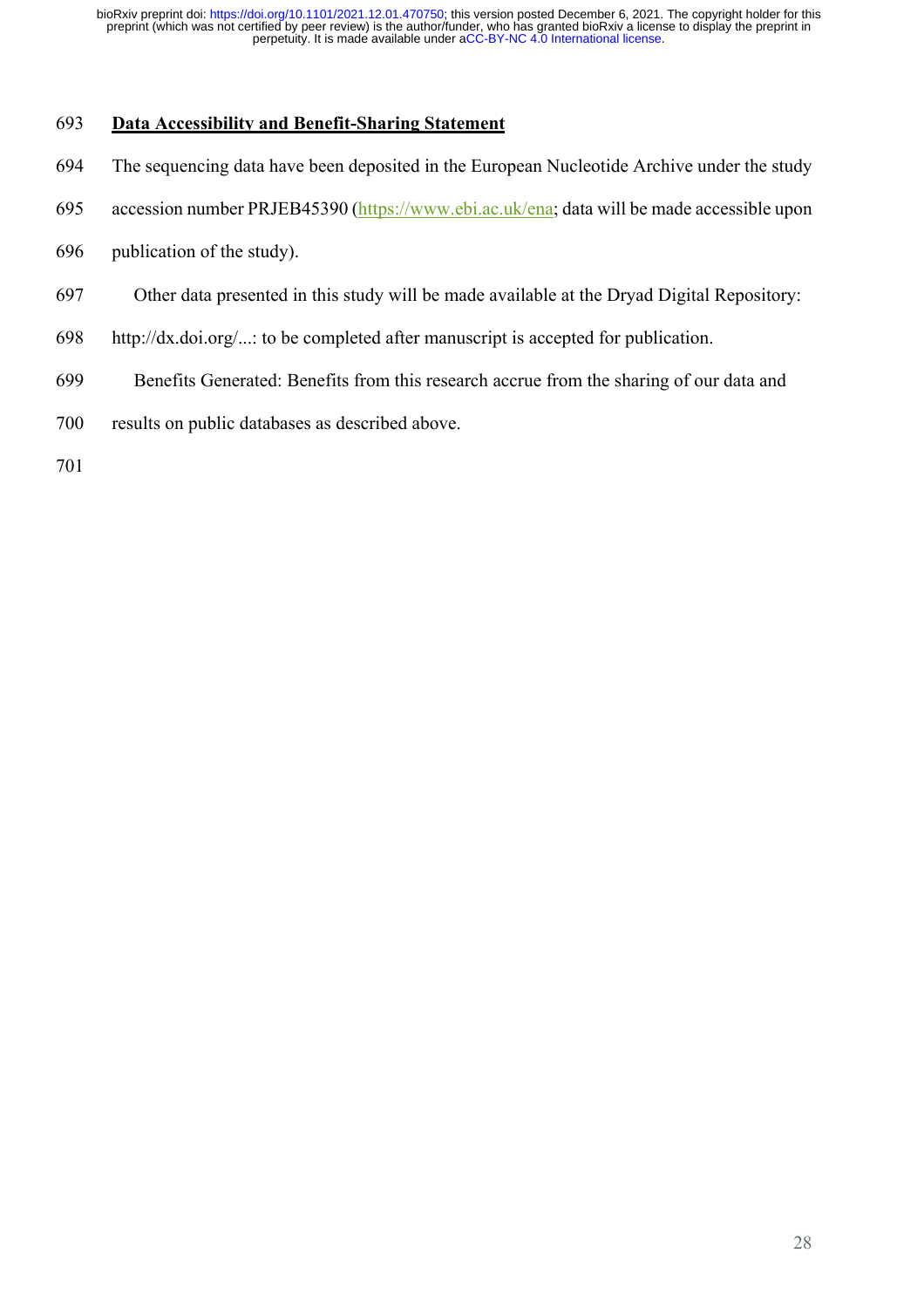### **Author Contributions**

| 703 | AMB, ARH | designed research.  |
|-----|----------|---------------------|
| 704 | AMB      | performed research. |
| 705 | AMB, ARH | analyzed data.      |
| 706 | AMB, ARH | wrote paper.        |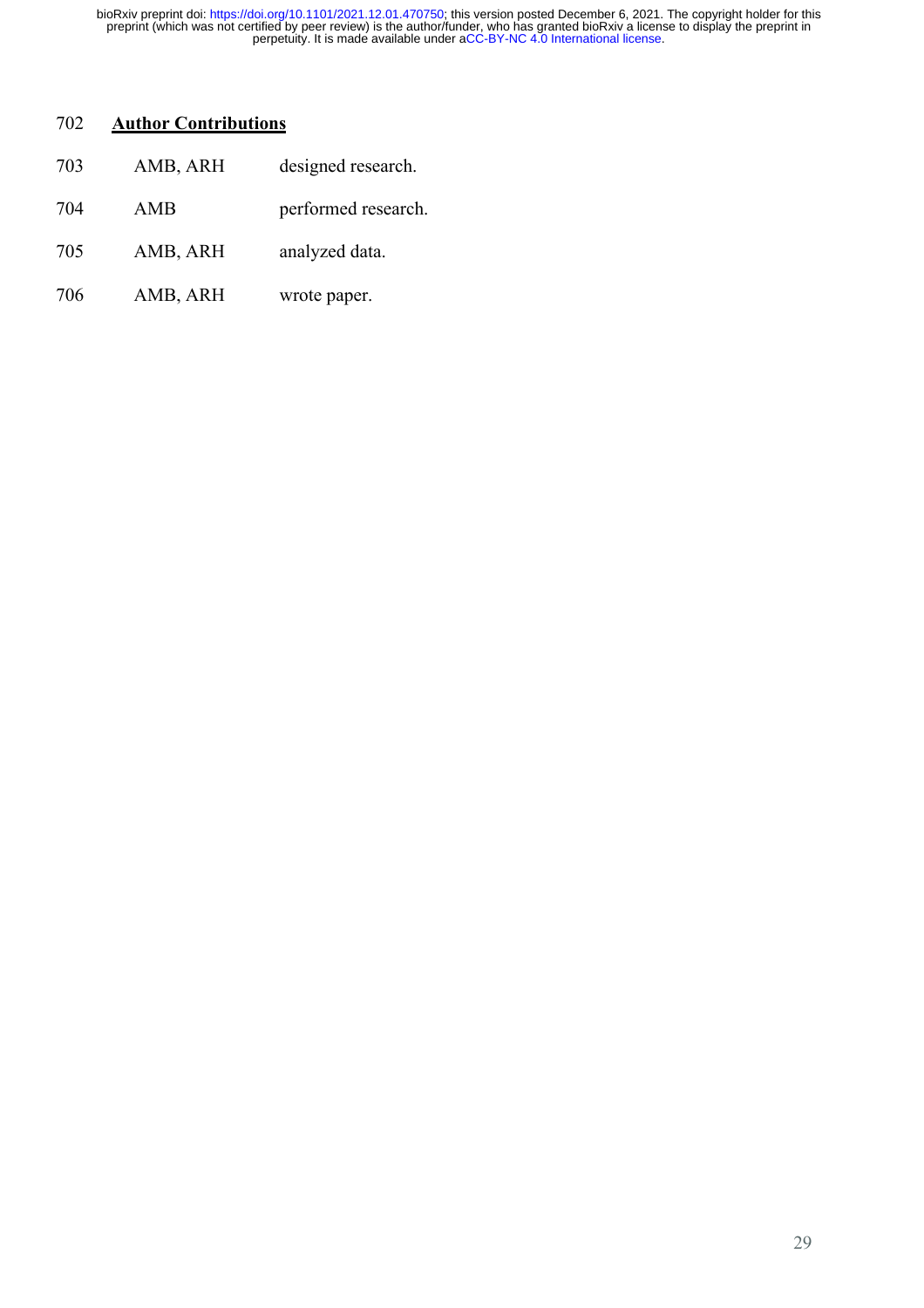# 707 **Tables**

# 708 **Supplementary Table 1. Sequences of primers used during library preparation.** These

709 primers were used to amplify the V3-V4 regions of the 16S rRNA gene during the first course 710 of limited cycle PCR.

| forward primers |  |
|-----------------|--|
|                 |  |

| $340F$ nex       | TCGTCGGCAGCGTCAGATGTGTATAAGAGACAGGCCTACGGGNGGCWGCAG   |  |
|------------------|-------------------------------------------------------|--|
| $\theta$         |                                                       |  |
| 340F nex         | TCGTCGGCAGCGTCAGATGTGTATAAGAGACAGNGCCTACGGGNGGCWGCAG  |  |
| 1                |                                                       |  |
| 340F nex         | TCGTCGGCAGCGTCAGATGTGTATAAGAGACAGNNGCCTACGGGNGGCWGCA  |  |
| $\overline{2}$   | G                                                     |  |
| 340F nex         | TCGTCGGCAGCGTCAGATGTGTATAAGAGACAGNNNGCCTACGGGNGGCWGC  |  |
| 3                | AG                                                    |  |
| reverse primers  |                                                       |  |
|                  |                                                       |  |
| 805R nex         | GTCTCGTGGGCTCGGAGATGTGTATAAGAGACAGTGACTACHVGGGTATCTAA |  |
| $\boldsymbol{0}$ | <b>TCC</b>                                            |  |
| 805R nex         | GTCTCGTGGGCTCGGAGATGTGTATAAGAGACAGNTGACTACHVGGGTATCTA |  |
| 1                | <b>ATCC</b>                                           |  |
| 805R nex         | GTCTCGTGGGCTCGGAGATGTGTATAAGAGACAGNNTGACTACHVGGGTATCT |  |
| $\overline{2}$   | <b>AATCC</b>                                          |  |
| 805R nex         | GTCTCGTGGGCTCGGAGATGTGTATAAGAGACAGNNNTGACTACHVGGGTATC |  |

711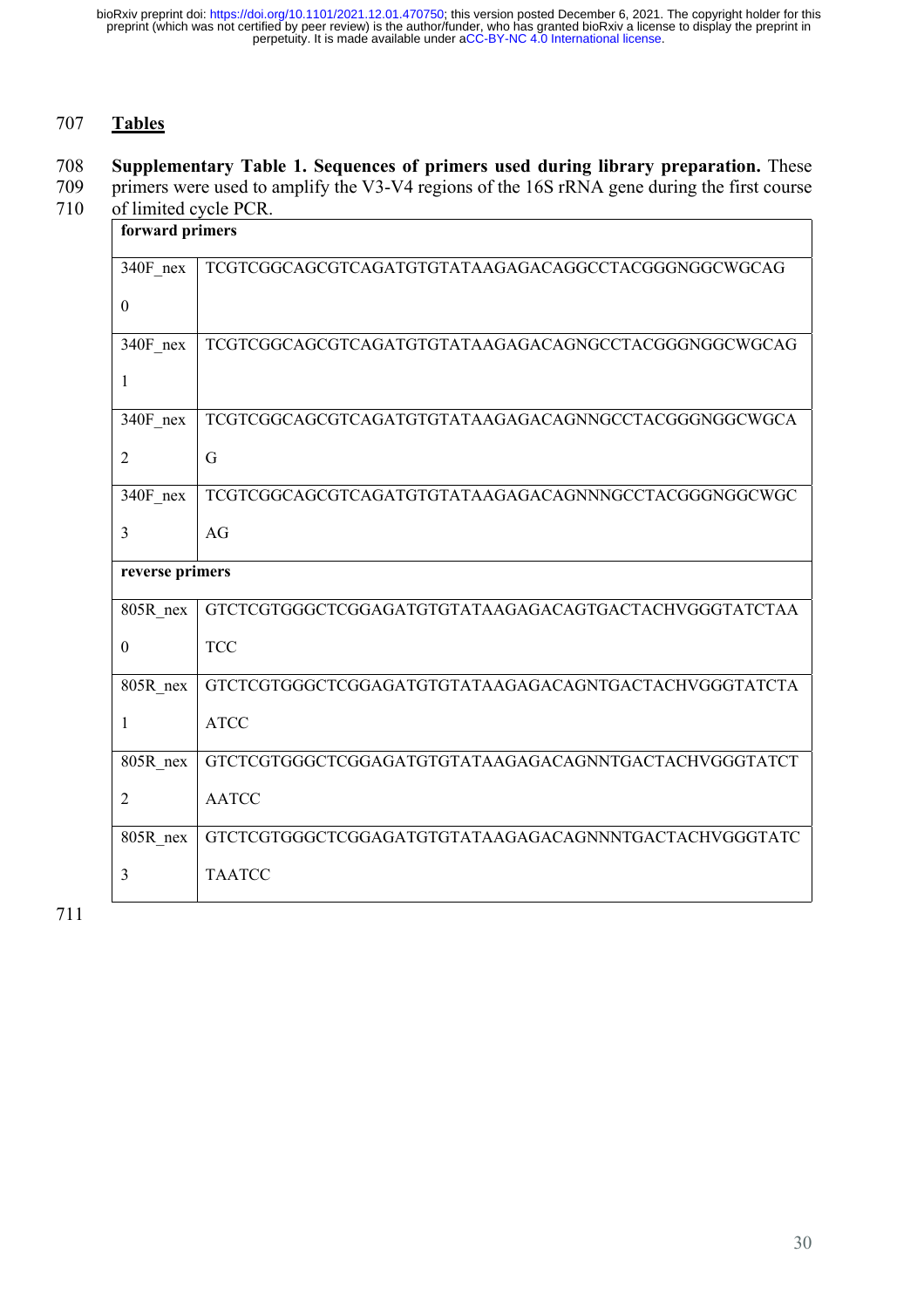### 712 **Figures**





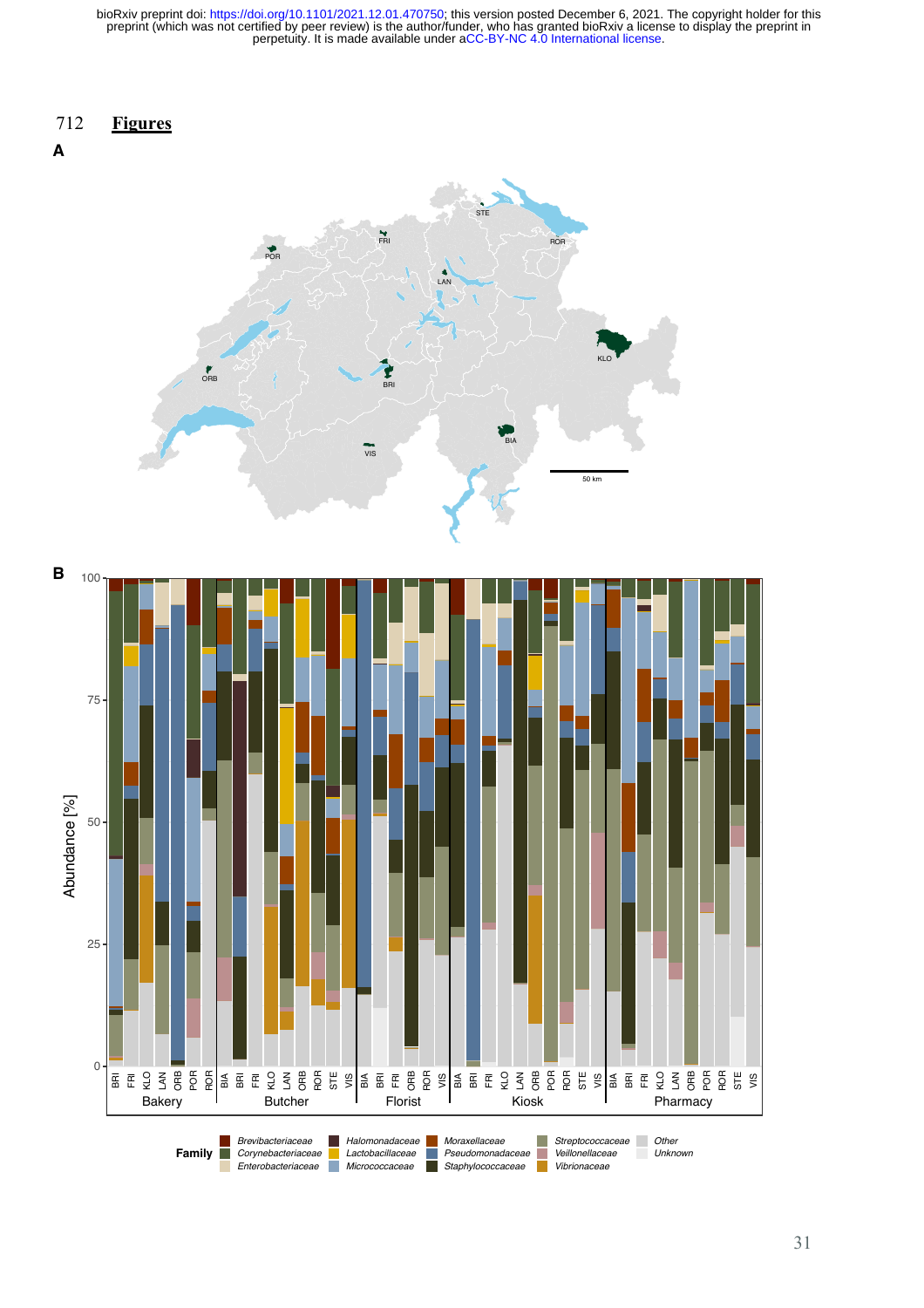### **Figure 1. Bacterial community composition across sampling locations and shop types.**

 Panel A: Distribution of sampling locations across Switzerland. The map shows the 10 municipalities, highlighted in dark green, in which banknotes were collected. Panel B: Relative

abundances of the main bacterial families identified by amplicon sequencing from banknotes

sampled in each shop (lower *x*-axis) and location (upper *x*-axis, indicated by three-letter

abbreviations). *Unknown* contains non-assigned ZOTUs; *Other* contains assigned ZOTUs not

belonging to the most abundant families. Abbreviations in both panels: BIA = Biasca, BRI =

- Brienz BE, FRI = Frick, KLO = Klosters-Serneus, LAN = Langnau am Albis, ORB = Orbe,
- 721 POR = Porrentruy,  $ROR = R$ orschach,  $STE = Stein$  am Rhein,  $VIS = Visp$ .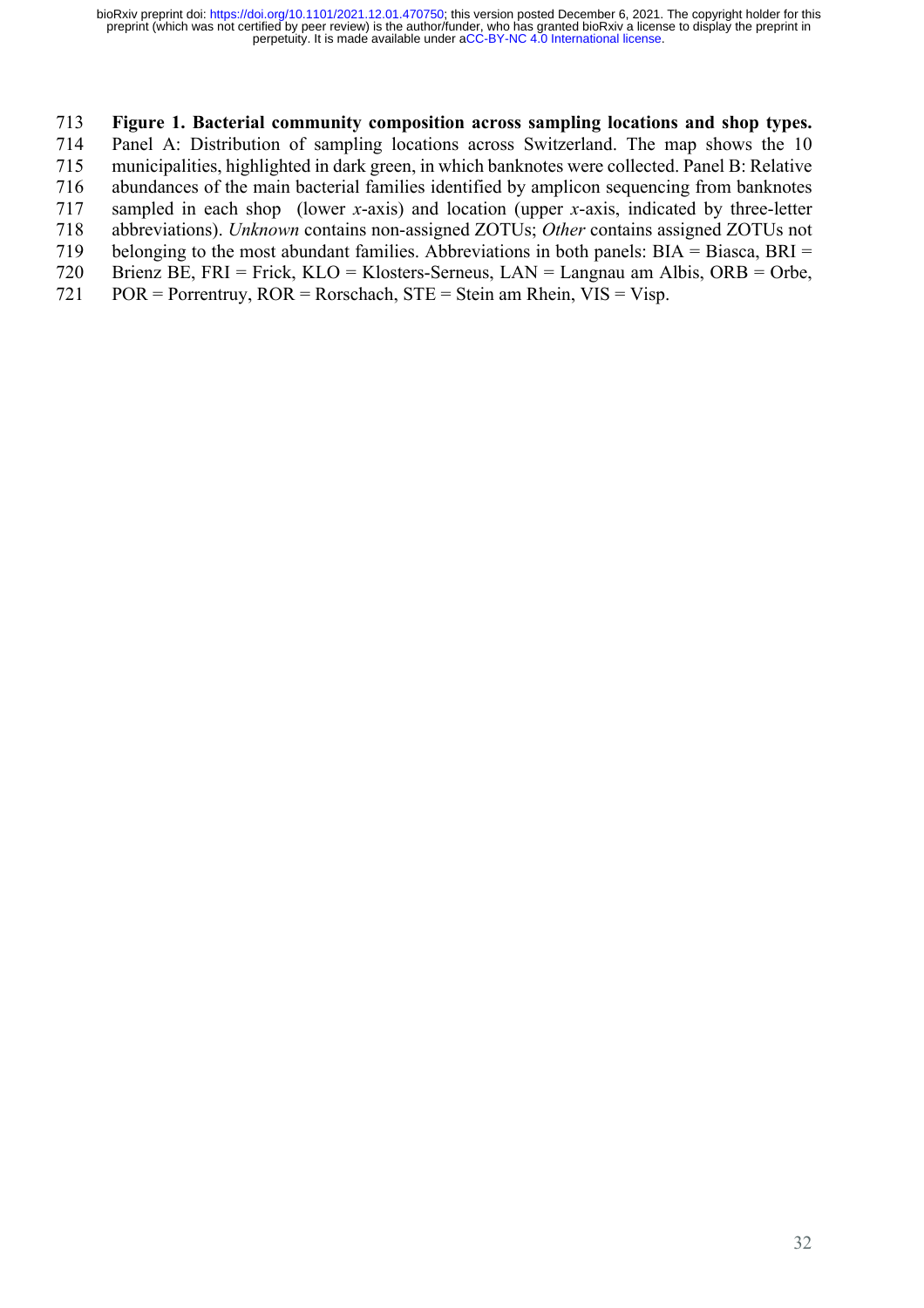

Location  $\frac{\bullet}{\bullet}$  BIA **BRI ●** KLO • ORB  $\bullet$ ROR  $\bullet$ VIS

722 **Figure 2. Within-sample taxonomic diversity of samples from banknotes collected in**  723 **various shop types across Switzerland.** Panel A: The Shannon diversity index *H* takes into 724 account both richness (number of species present) and evenness (how evenly do present species 725 occur). Panel B: Observed richness gives the number of unique ZOTUs present in a sample.

726 Colours indicate locations (abbreviations: BIA = Biasca, BRI = Brienz BE, FRI = Frick, KLO

- $727$  = Klosters-Serneus, LAN = Langnau am Albis, ORB = Orbe, POR = Porrentruy, ROR =
- 728 Rorschach,  $STE = Stein$  am Rhein,  $VIS = Visp$ .

**A**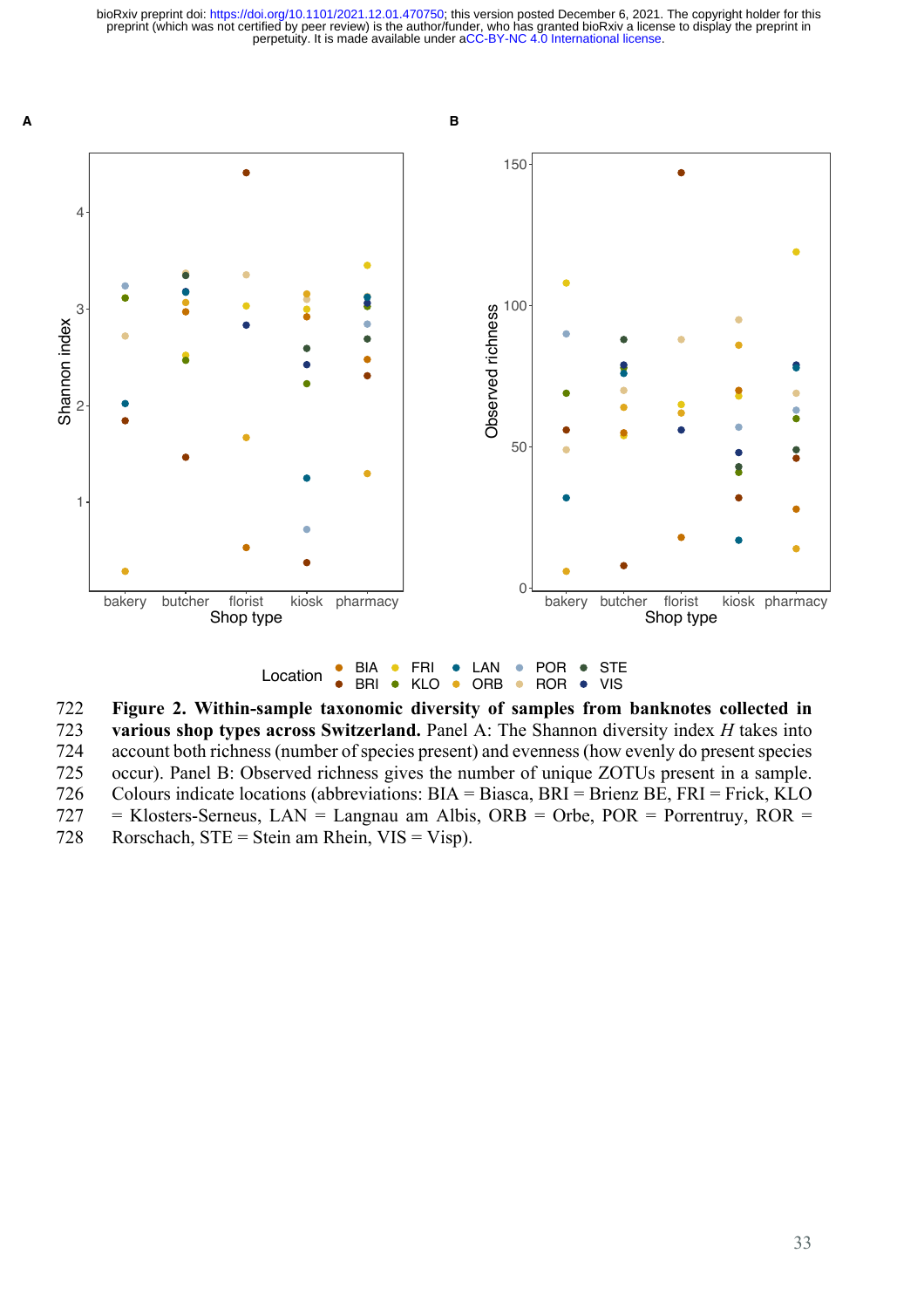

729 **Figure 3. Ordination analysis.** NMDS ordination based on Bray-Curtis dissimilarity between 730 the bacterial communities isolated from banknotes (stress = 0.11). Symbols represent different 731 shop types and are coloured according to location. Abbreviations: BIA = Biasca, BRI = Brienz 732 BE, FRI = Frick, KLO = Klosters-Serneus, LAN = Langnau am Albis, ORB = Orbe, POR = 733 Porrentruy, ROR = Rorschach, STE = Stein am Rhein, VIS = Visp.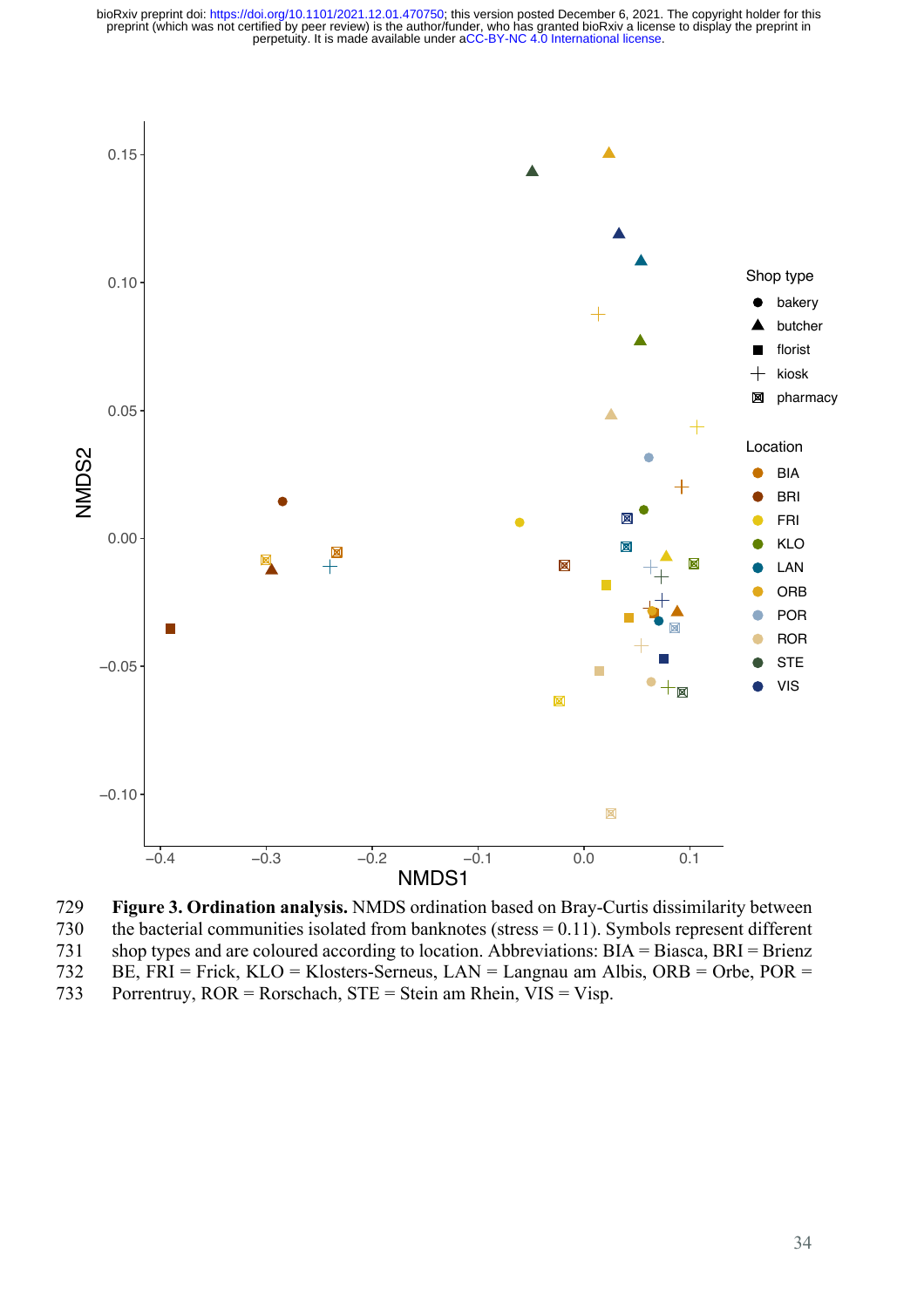

### 734 **Figure 4. Number and identity of colonies isolated from banknotes collected in various**

 **shop types across Switzerland.** Each composite bar gives the number and identity of colonies detected in samples isolated from banknotes. The bar colour indicates species identity (based 737 on morphology and colour on Chromatic<sup>TM</sup> MH agar, see Methods). Colonies classified as "unknown" had uncertain identity (regular-shaped, small size) or a morphology more commonly associated with yeasts/fungi (astral appearance, polychromatic, with spores/fruiting body-like structures). Abbreviations: BIA = Biasca, BRI = Brienz BE, FRI = Frick, KLO = Klosters-Serneus, LAN = Langnau am Albis, ORB = Orbe, POR = Porrentruy, ROR = **Example 12**<br>
Examples a Example 1 Steven and identity of colonies is<br> **Example 12**<br>
bakery<br>
bakery<br>
bakery<br>
bakery<br>
butcher<br>
Shop types across Switzerland. Each composit<br>
735<br>
detected in samples isolated from banknotes.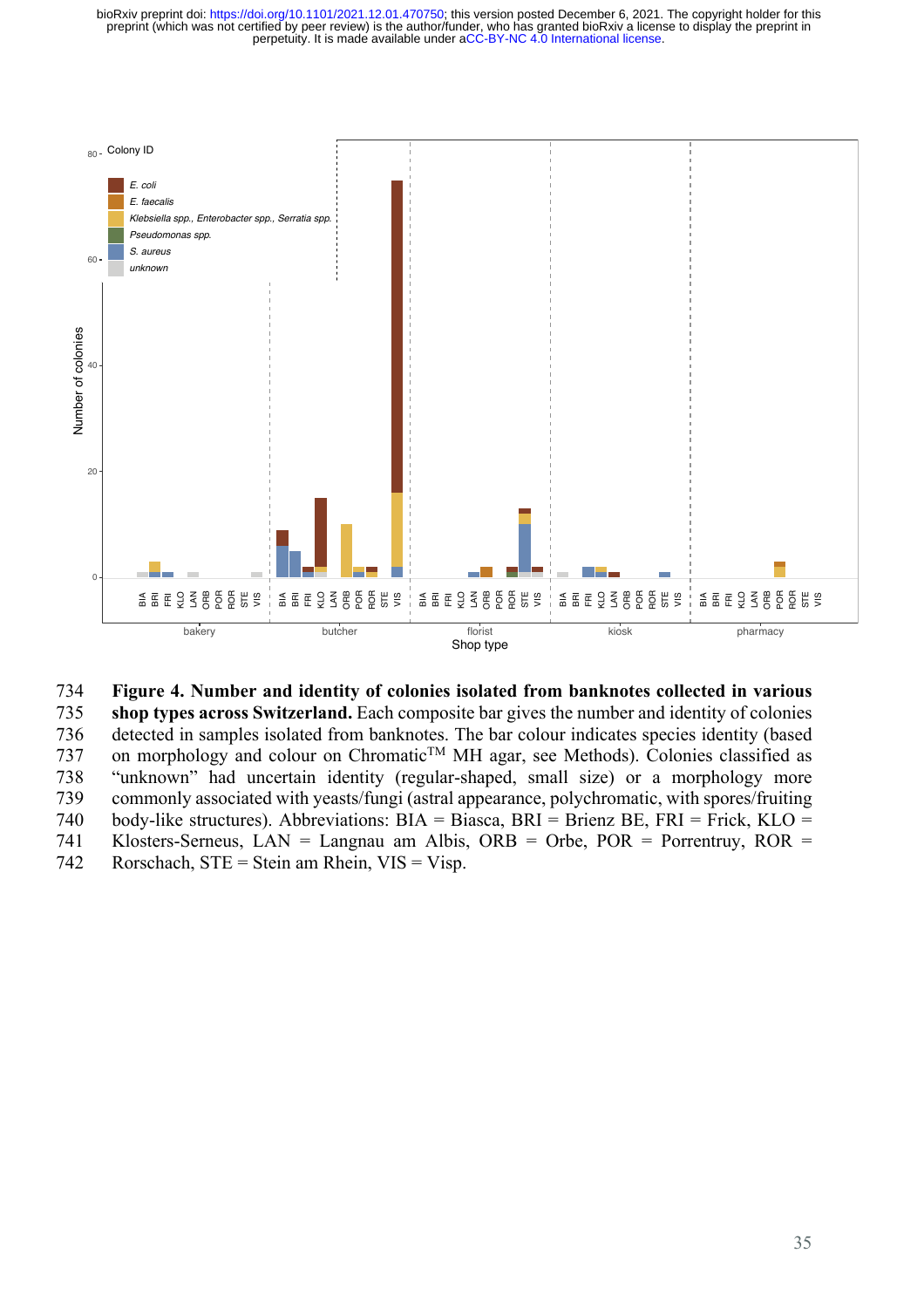### 743 **Supplementary Figures**





745 **Supplementary Figure 1. Number of reads per sample.** The figure shows the samples and 746 number of reads for each sample retained after filtering. Total reads per sample varied greatly, 747 with 140 reads for the butcher in BRI and  $7'152'829$  reads for the florist in BRI (~51'092x) 748 difference). Note: *y*-axis is log10-transformed. Abbreviations: BIA = Biasca, BRI = Brienz BE, 749 FRI = Frick, KLO = Klosters-Serneus, LAN = Langnau am Albis, ORB = Orbe, POR = **E**  $\frac{2}{3}$   $\frac{2}{5}$   $\frac{2}{5}$   $\frac{2}{5}$   $\frac{2}{5}$   $\frac{2}{5}$   $\frac{2}{5}$   $\frac{2}{5}$   $\frac{2}{5}$   $\frac{2}{5}$   $\frac{2}{5}$   $\frac{2}{5}$   $\frac{2}{5}$   $\frac{2}{5}$   $\frac{2}{5}$   $\frac{2}{5}$   $\frac{2}{5}$   $\frac{2}{5}$   $\frac{2}{5}$   $\frac{2}{5}$   $\frac{2}{5}$   $\frac{2}{5$